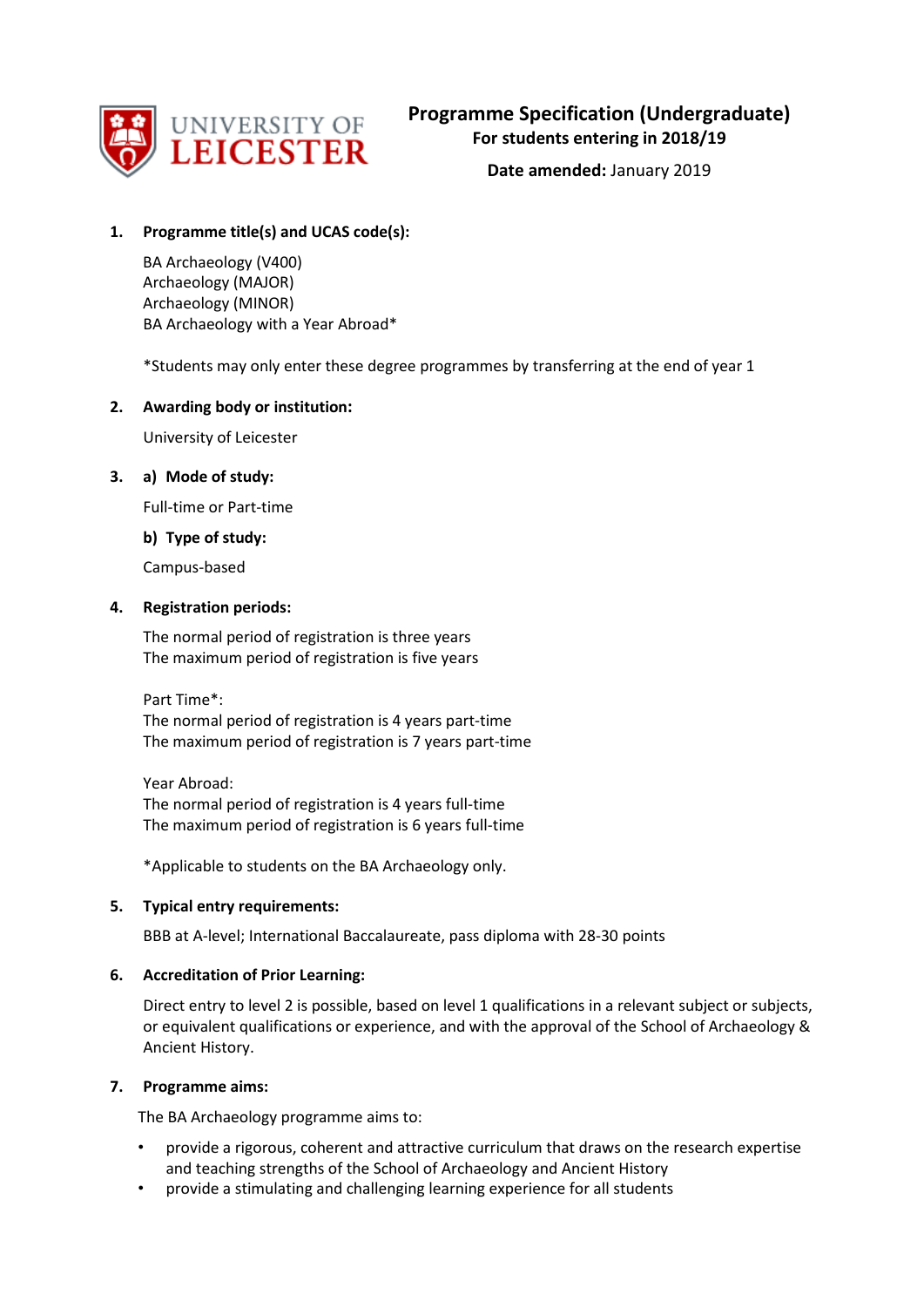- develop students' knowledge and understanding of the full chronological and geographical range of their discipline
- develop students' abilities to apply archaeological theories, techniques, and concepts to analyse and explain specific periods and themes in archaeology
- enable students to demonstrate a variety of approaches used by archaeologists to understand past societies
- enable students to develop and demonstrate a range of skills necessary for the study of archaeology
- enable students to develop and demonstrate a range of transferable skills necessary for successful career development and a lifetime of effective independent learning.

In addition, the Year Abroad aims to:

- expand and broaden the curriculum through engagement with alternative academic traditions
- further deepen students' understanding of the specific periods and themes in Archaeology through study in a different academic context
- develop and enhance students' independence, confidence and global outlook
- reinforce the importance of internationalisation

# The **Major in Archaeology** aims to

- provide a rigorous, coherent and attractive curriculum that draws on the research expertise and teaching strengths of the School of Archaeology and Ancient History
- provide a stimulating and challenging learning experience for all students
- develop students' knowledge and understanding of the chronological and geographical range of their discipline
- develop students' abilities to apply archaeological theories, techniques, and concepts to analyse and explain specific periods and themes in archaeology
- enable students to demonstrate a variety of approaches used by archaeologists to understand past societies
- enable students to develop and demonstrate a range of skills necessary for the study of archaeology
- enable students to develop and demonstrate a range of transferable skills necessary for successful career development and a lifetime of effective independent learning.

# The **Minor in Archaeology** aims to

- provide knowledge and understanding of the origins and development of archaeology as a subject
- enable students to appreciate the historical, social, cultural, ethical, and political contexts of archaeological research, management, interpretation, and presentation
- provide familiarity with the diverse sources of evidence used by archaeologists (including excavated, documentary, observational, artefactual, environmental and scientific)
- a broad and comparative knowledge of the archaeology of a number of geographical regions and chronological periods
- enable students to appreciate the importance of the recovery of primary data and new information through practical experience in the field or through collection- based, recordsbased, or artefact-based study.

# **8. Reference points used to inform the programme specification:**

- [QAA Benchmarking Statement](http://www.qaa.ac.uk/en/Publications/Documents/SBS-archaeology-14.pdf) for Archaeology (2014)
- [University of Leicester Learning and Teaching Strategy \(2016-2020\)](http://www2.le.ac.uk/offices/sas2/quality/learnteach)
- The Framework for Higher Education Qualifications in England, Wales and Northern Ireland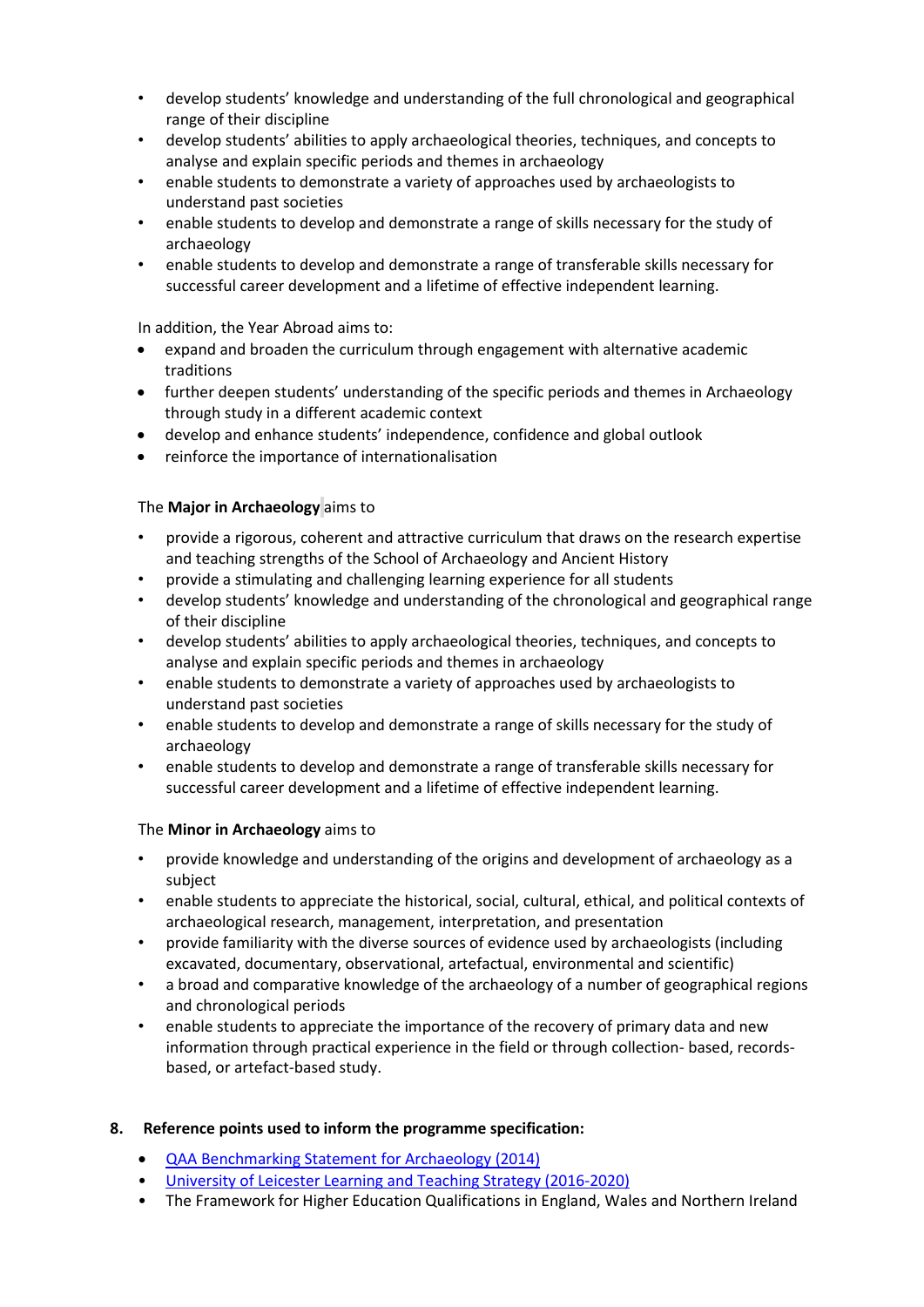- University of Leicester Periodic Developmental Review Report
- Annual Developmental Reviews
- University of Leicester Employability Strategy
- National Student Survey results
- First Destinations Data
- Graduate Survey
- External Examiners' reports (annual)

# **9. Programme Outcomes:**

| <b>Intended Learning</b>                           | <b>Teaching and Learning Methods</b>                              | <b>How Demonstrated?</b>         |  |  |  |
|----------------------------------------------------|-------------------------------------------------------------------|----------------------------------|--|--|--|
| <b>Outcomes</b>                                    |                                                                   |                                  |  |  |  |
| (a) Discipline specific knowledge and competencies |                                                                   |                                  |  |  |  |
|                                                    | (i) Mastery of an appropriate body of knowledge                   |                                  |  |  |  |
| Demonstrate mastery of an                          | Lectures, tutorials, seminars,                                    | Essays; short-answer, multiple   |  |  |  |
| appropriate body of                                | directed reading, independent                                     | choice and essay-based           |  |  |  |
| archaeological knowledge.                          | research, resource-based                                          | examinations; a dissertation;    |  |  |  |
|                                                    | learning.                                                         | seminar presentations; posters;  |  |  |  |
|                                                    |                                                                   | wikis; weekly in-class quizzes;  |  |  |  |
|                                                    |                                                                   | computer-based exercises and     |  |  |  |
|                                                    |                                                                   | project work; contributions to   |  |  |  |
|                                                    |                                                                   | discussions; oral presentations; |  |  |  |
|                                                    |                                                                   | problem-based exercises;         |  |  |  |
|                                                    |                                                                   | laboratory classes.              |  |  |  |
|                                                    | (ii) Understanding and application of key concepts and techniques |                                  |  |  |  |
| Demonstrate understanding                          | Lectures, tutorials, seminars,                                    | Essays; short-answer, multiple   |  |  |  |
| of the complexity of                               | directed reading, independent                                     | choice and essay-based           |  |  |  |
| reconstructing the past, the                       | research, computer-based                                          | examinations; a dissertation;    |  |  |  |
| problematic and varied                             | practical classes, team problem                                   | seminar presentations; posters;  |  |  |  |
| nature of archaeological                           | solving exercises.                                                | wikis; weekly in-class quizzes;  |  |  |  |
| evidence.                                          |                                                                   | computer-based exercises and     |  |  |  |
| Demonstrate a variety of                           | Tutorials, seminars, independent                                  | project work; contributions to   |  |  |  |
| approaches to                                      | research, computer practical                                      | discussions; oral presentations; |  |  |  |
| understanding, constructing                        | classes, team problem solving                                     | problem-based exercises;         |  |  |  |
| and interpreting the past.                         | exercises.                                                        | laboratory classes.              |  |  |  |
| Demonstrate comprehension                          |                                                                   |                                  |  |  |  |
| of and practice in a variety of                    | Fieldwork, survey and excavation                                  | Participation in level 2 and 3   |  |  |  |
| archaeological practical                           | experience.                                                       | fieldwork and completion of      |  |  |  |
| techniques.                                        |                                                                   | fieldwork reports.               |  |  |  |
|                                                    | (iii) Critical analysis of key issues                             |                                  |  |  |  |
| Compare and analyse the                            | Lectures, tutorials, seminars,                                    | Essays; short-answer and essay-  |  |  |  |
| development of different                           | directed reading, independent                                     | based examinations; seminar      |  |  |  |
| societies and cultures.                            | research, team problem solving                                    | presentations; posters; wikis;   |  |  |  |
| Analyse past human                                 | exercises.                                                        | independent research projects;   |  |  |  |
| societies through the                              | Lectures, tutorials, seminars,                                    | contributions to discussions;    |  |  |  |
| assessment of continuity and                       | directed reading, independent                                     | problem-based exercises.         |  |  |  |
| change over extended time                          | research, team problem solving                                    |                                  |  |  |  |
| spans.                                             | exercises.                                                        |                                  |  |  |  |
| Reflect critically on the                          | Tutorials, seminars, directed                                     |                                  |  |  |  |
| nature and theoretical basis                       | reading, independent research,                                    |                                  |  |  |  |
| of Archaeology as a                                | team problem solving exercises.                                   |                                  |  |  |  |
| discipline.                                        |                                                                   |                                  |  |  |  |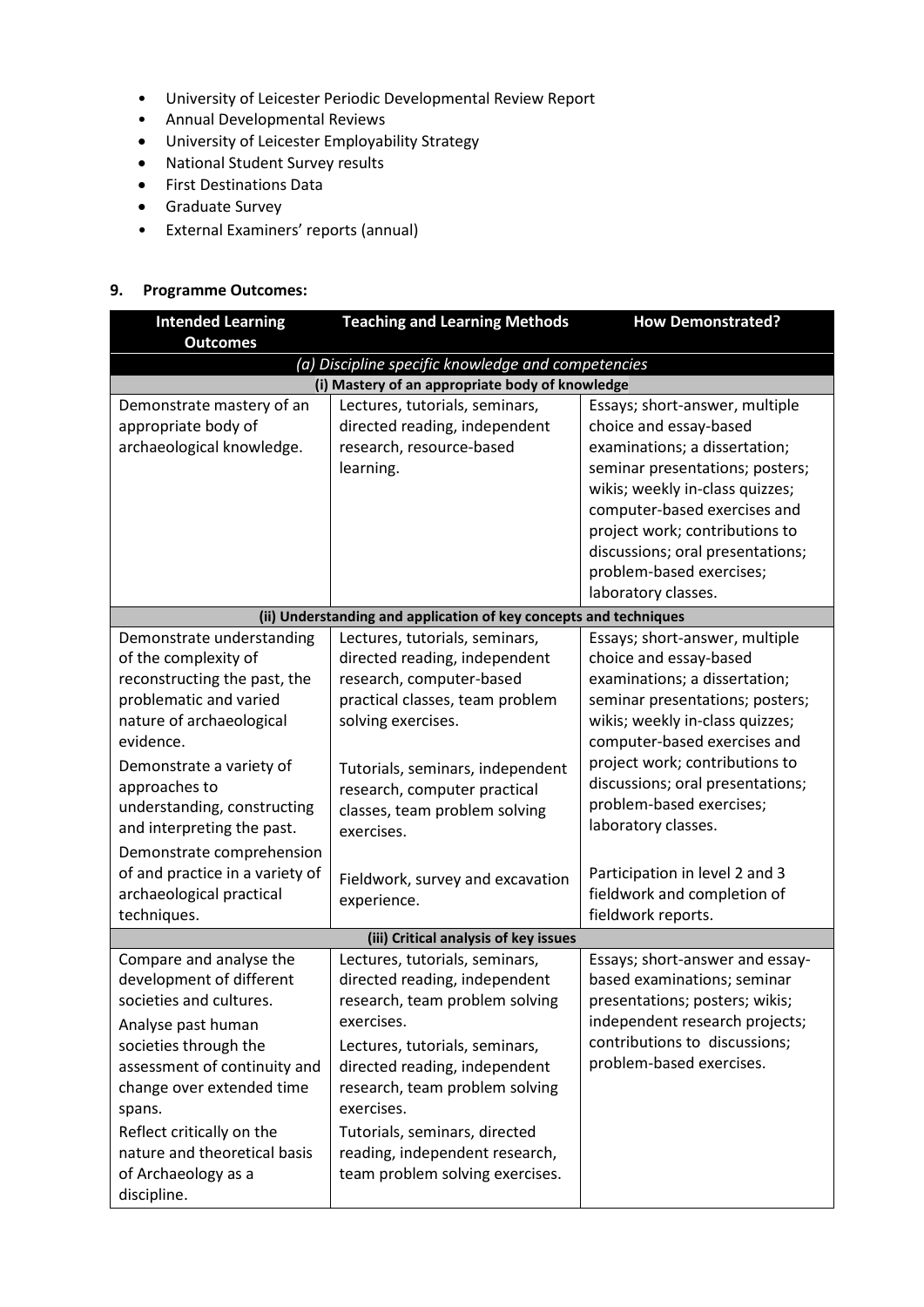| <b>Intended Learning</b><br><b>Outcomes</b>                                                                                                                                                                                                                                                                                                 | <b>Teaching and Learning Methods</b>                                                                                                                                                                                                              | <b>How Demonstrated?</b>                                                                                                                                                                       |  |  |
|---------------------------------------------------------------------------------------------------------------------------------------------------------------------------------------------------------------------------------------------------------------------------------------------------------------------------------------------|---------------------------------------------------------------------------------------------------------------------------------------------------------------------------------------------------------------------------------------------------|------------------------------------------------------------------------------------------------------------------------------------------------------------------------------------------------|--|--|
| (iv) Clear and concise presentation of material                                                                                                                                                                                                                                                                                             |                                                                                                                                                                                                                                                   |                                                                                                                                                                                                |  |  |
| Present archaeological<br>problems and arguments in a<br>variety of written and oral<br>formats.<br>Develop and sustain<br>archaeological arguments,                                                                                                                                                                                        | Lectures, tutorials, seminars,<br>directed reading, independent<br>research, team problem solving<br>exercises.<br>(v) Critical appraisal of evidence with appropriate insight<br>Lectures, tutorials, seminars,<br>directed reading, independent | Writing tasks (including<br>examinations, essays, wikis,<br>posters); seminar presentations;<br>contributions to discussions;<br>dissertation.<br>Essays; essay-based<br>examinations; seminar |  |  |
| formulating appropriate<br>questions and utilising<br>evidence.<br>Read, analyse, and reflect<br>critically archaeological<br>source materials and their<br>contexts, and on the variety<br>of such sources.                                                                                                                                | research, team problem solving<br>exercises.<br>Tutorials, seminars, directed<br>reading, independent research,<br>computer-aided learning,<br>computer practical classes, team<br>problem solving exercises.                                     | presentations; independent<br>research projects; contributions<br>to discussions; problem-based<br>exercises; dissertation.                                                                    |  |  |
|                                                                                                                                                                                                                                                                                                                                             | (vi) Other discipline specific competencies<br>Independent research, hands-on                                                                                                                                                                     | Independent research projects;                                                                                                                                                                 |  |  |
| Design, research, and<br>present a sustained and<br>independently conceived<br>piece of writing about an<br>archaeological problem.<br>Gain direct experience of<br>materials handling and<br>interpretation.<br>Develop understanding of<br>relevant disciplinary<br>guidelines, standards,<br>legislative and professional<br>frameworks. | practical classes, vocational<br>fieldwork training, Lectures,<br>Seminars, problem-solving<br>exercises, tutorials.                                                                                                                              | class-based practical handling<br>sessions; dissertation; fieldwork<br>reports.                                                                                                                |  |  |
|                                                                                                                                                                                                                                                                                                                                             | (b) Transferable skills<br>(i) Oral communication                                                                                                                                                                                                 |                                                                                                                                                                                                |  |  |
| Demonstrate clarity, fluency<br>and coherence in oral<br>expression of archaeological<br>issues.<br>Participate effectively in<br>group discussions.                                                                                                                                                                                        | Seminars, tutorials, team<br>problem-solving exercises.<br>(ii) Written communication                                                                                                                                                             | Seminar presentations;<br>contributions to discussions;<br>summative and formative oral<br>presentations.                                                                                      |  |  |
| Develop and sustain                                                                                                                                                                                                                                                                                                                         | Seminars, tutorials, team                                                                                                                                                                                                                         | Essays; essay-based                                                                                                                                                                            |  |  |
| arguments in a variety of<br>literary forms.<br>Demonstrate clarity, fluency<br>and coherence in written<br>expression of archaeological<br>issues.                                                                                                                                                                                         | problem-solving exercises,<br>independent research.                                                                                                                                                                                               | examinations; seminar<br>presentations; independent<br>research projects (including<br>group projects); posters;<br>contributions to discussions;<br>dissertation.                             |  |  |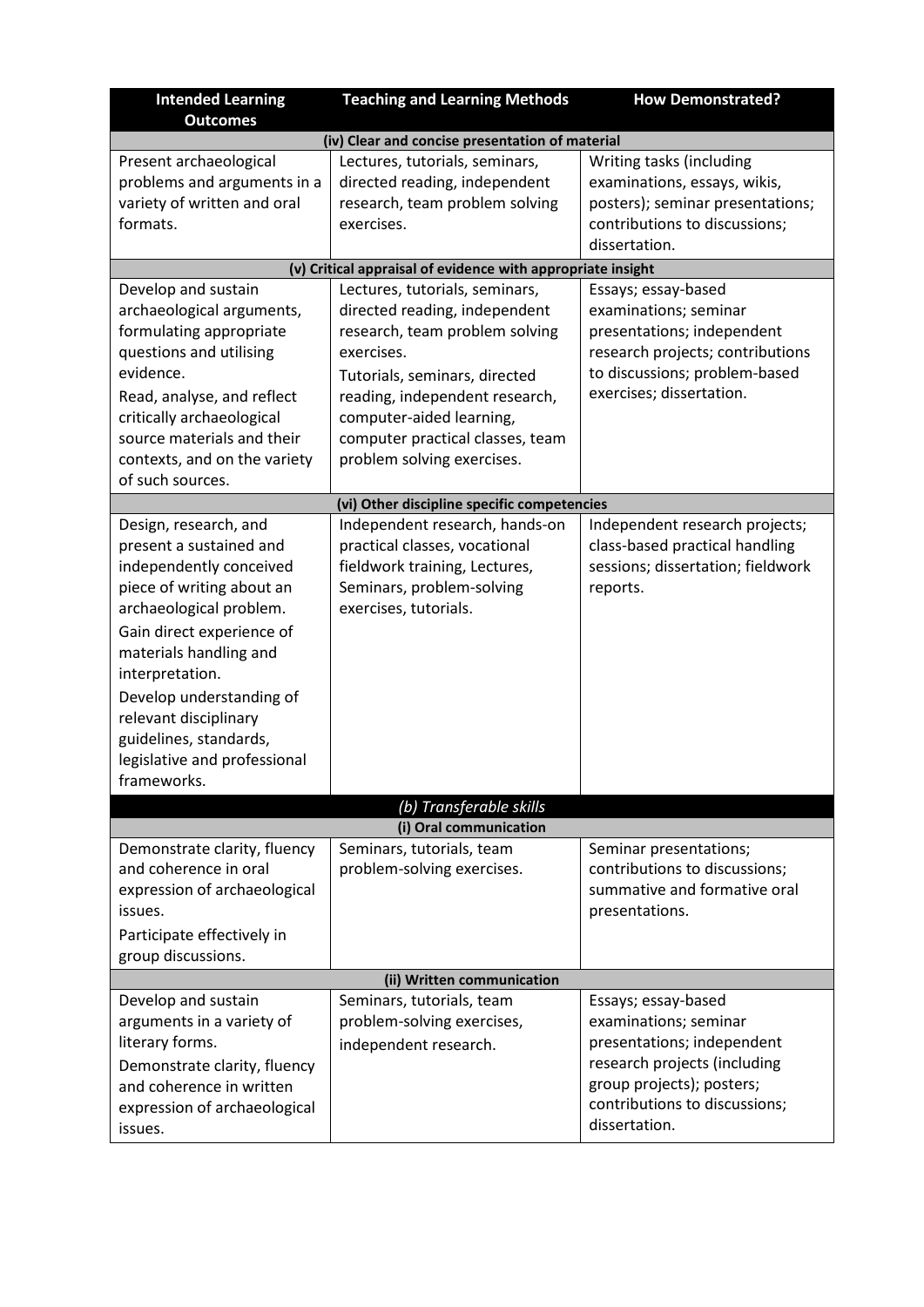| <b>Intended Learning</b><br><b>Outcomes</b>                                                                                                                                                                                                           | <b>Teaching and Learning Methods</b>                                                                                                                                           | <b>How Demonstrated?</b>                                                                                                                                                                                              |  |  |
|-------------------------------------------------------------------------------------------------------------------------------------------------------------------------------------------------------------------------------------------------------|--------------------------------------------------------------------------------------------------------------------------------------------------------------------------------|-----------------------------------------------------------------------------------------------------------------------------------------------------------------------------------------------------------------------|--|--|
|                                                                                                                                                                                                                                                       | (iii) Information technology                                                                                                                                                   |                                                                                                                                                                                                                       |  |  |
| Use IT effectively to support<br>their studies, including<br>bibliographic and archive<br>searches at national and<br>local level, data analysis and<br>written/visual presentation<br>of evidence.                                                   | Induction programme, computer<br>practical classes, independent<br>research.                                                                                                   | Coursework; independent<br>research projects; computer-<br>based exercises; problem-based<br>exercises; wikis; effective use of<br>VLE.                                                                               |  |  |
|                                                                                                                                                                                                                                                       | (iv) Numeracy                                                                                                                                                                  |                                                                                                                                                                                                                       |  |  |
| Analyse archaeological data<br>using statistical and graphical<br>techniques.                                                                                                                                                                         | Seminars, lectures, practical<br>classes; fieldwork exercises.                                                                                                                 | Research projects; computer-<br>based exercises (e.g. database<br>and spreadsheet); problem-based<br>exercises; fieldwork reports.                                                                                    |  |  |
|                                                                                                                                                                                                                                                       | (v) Team working                                                                                                                                                               |                                                                                                                                                                                                                       |  |  |
| Be able to work<br>collaboratively to explore<br>archaeological issues and<br>arguments and to recognise<br>the value of working closely<br>with others.                                                                                              | Tutorials, seminars, team<br>problem-solving exercises, field<br>school, excavation training.                                                                                  | Seminar presentations;<br>contributions to discussions;<br>contributions to team problem<br>solving exercises; fieldwork<br>reports.                                                                                  |  |  |
|                                                                                                                                                                                                                                                       | (vi) Problem solving                                                                                                                                                           |                                                                                                                                                                                                                       |  |  |
| Address archaeological<br>problems in depth using<br>contemporary text and<br>material sources and<br>advanced secondary<br>literature.                                                                                                               | Tutorials, seminars, team<br>problem-solving exercises.                                                                                                                        | Essays; independent research<br>projects; computer-based<br>exercises; problem-based<br>exercises (group-based and<br>individual).                                                                                    |  |  |
|                                                                                                                                                                                                                                                       | (vii) Information handling                                                                                                                                                     |                                                                                                                                                                                                                       |  |  |
| Gather and deploy evidence<br>and data to find, retrieve,<br>sort and exchange new<br>information.                                                                                                                                                    | Tutorials, seminars, directed<br>reading, independent research,<br>computer practical classes, team<br>problem solving exercises.                                              | Essays; independent research<br>projects; wikis; computer-based<br>exercises; posters; problem-<br>based exercises; dissertation.                                                                                     |  |  |
| (viii) Skills for lifelong learning                                                                                                                                                                                                                   |                                                                                                                                                                                |                                                                                                                                                                                                                       |  |  |
| Demonstrate intellectual<br>independence through the<br>setting of research tasks and<br>the solving of archaeological<br>problems.<br>Reflect upon own learning<br>and achievements and plan<br>for personal, educational<br>and career development. | All of the above, particularly<br>independent research<br>Tutorials, career development<br>programmes, resource based<br>learning, personal development<br>planning programme. | All of the above, particularly first<br>year dedicated academic and<br>transferable skills straining; first<br>and second year group project<br>work; curriculum vitae; personal<br>tutor meetings; the dissertation. |  |  |

# **10. Progression points:**

This programme will follow the standard progression rules, as set out by Senate Regulation 5: regulations governing undergraduate programmes of study:

<http://www2.le.ac.uk/offices/sas2/regulations/documents/senatereg5-undergraduates>

In cases where a student has failed to meet a requirement to progress he or she will be required to withdraw from the course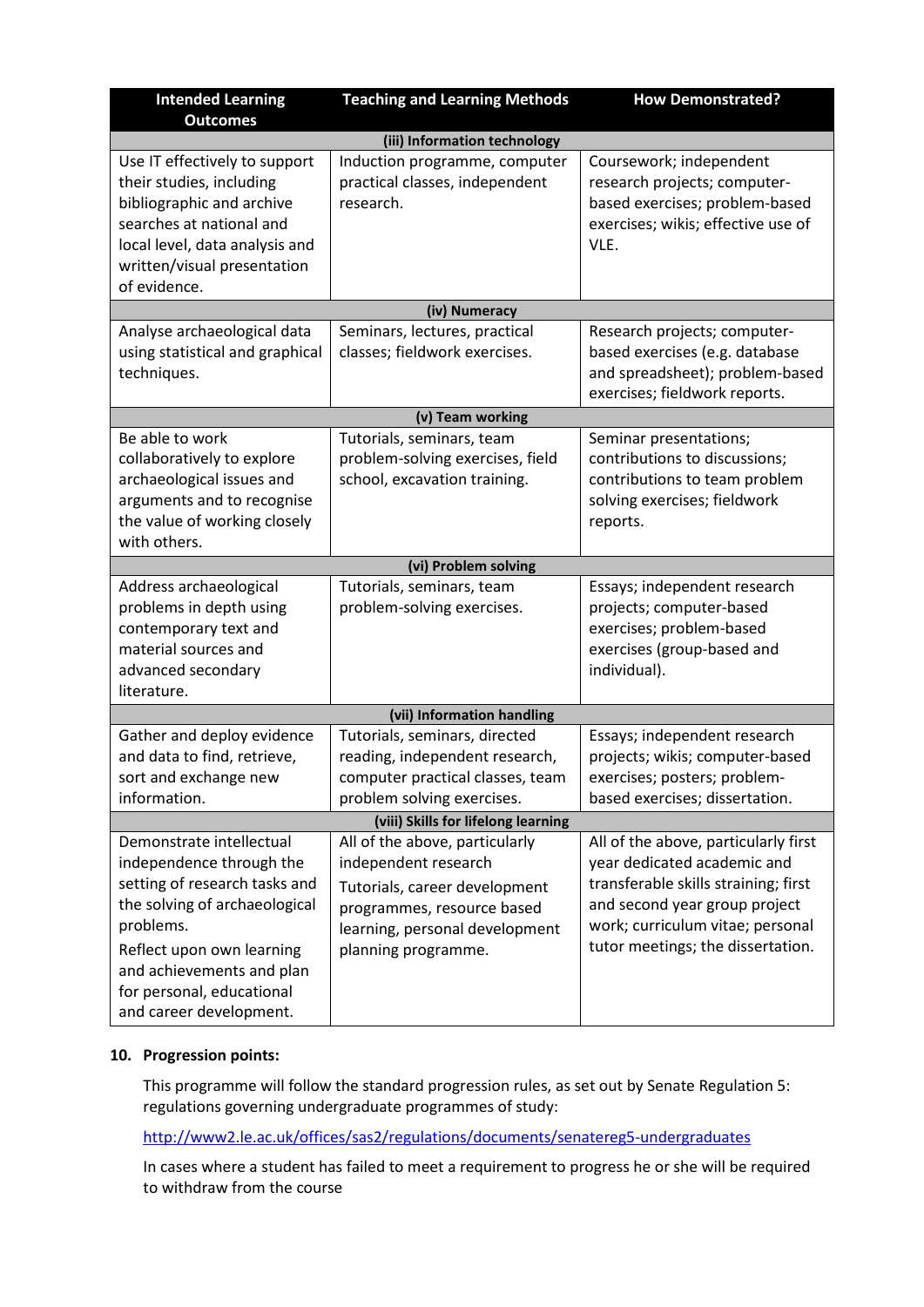### **11. Scheme of Assessment**

The programme complies with the standard scheme of award and classification set out i[n Senate](http://www2.le.ac.uk/offices/sas2/regulations/documents/senatereg5-undergraduates)  [Regulation 5.](http://www2.le.ac.uk/offices/sas2/regulations/documents/senatereg5-undergraduates)

### **12. Special features:**

- The student learning experience is enhanced by a commitment to synergy between research and teaching.
- Students taking the BA and the Major will undertake a fieldwork module in the first year and will undertake compulsory fieldwork in the second year as well as study visits to local sites of archaeological interest.
- Students taking the BA have the option of a Year Abroad. The School participates in two exchange schemes: the first is based on a network of European universities (Erasmus scheme), the second involves links with Canadian and Australian Universities (Study Abroad Scheme).

# **13. Indications of programme quality**

Our research is regularly classed as 'world-leading' or 'internationally excellent', placing us in the top half-dozen Ancient History and Archaeology departments in the UK. We deliver undergraduate and master's teaching to the highest standards with National Student Survey feedback indicating outstanding student satisfaction. Graduates of this degree programme take postgraduate taught courses and pursue research degrees at Leicester and many other universities. Many take Master's courses at Leicester or elsewhere; many have entered teaching or archaeological careers; and many enter graduate employment soon after graduation.

# **14. External Examiner(s) reports**

The details of the External Examiner(s) for this programme can be found here [\(https://www2.le.ac.uk/offices/sas2/assessments/external/current-undergraduate\)](https://www2.le.ac.uk/offices/sas2/assessments/external/current-undergraduate). The details of the External Examiner(s) for this programme and the most recent External Examiners' reports for this programme can be foun[d here.](https://exampapers.le.ac.uk/xmlui/)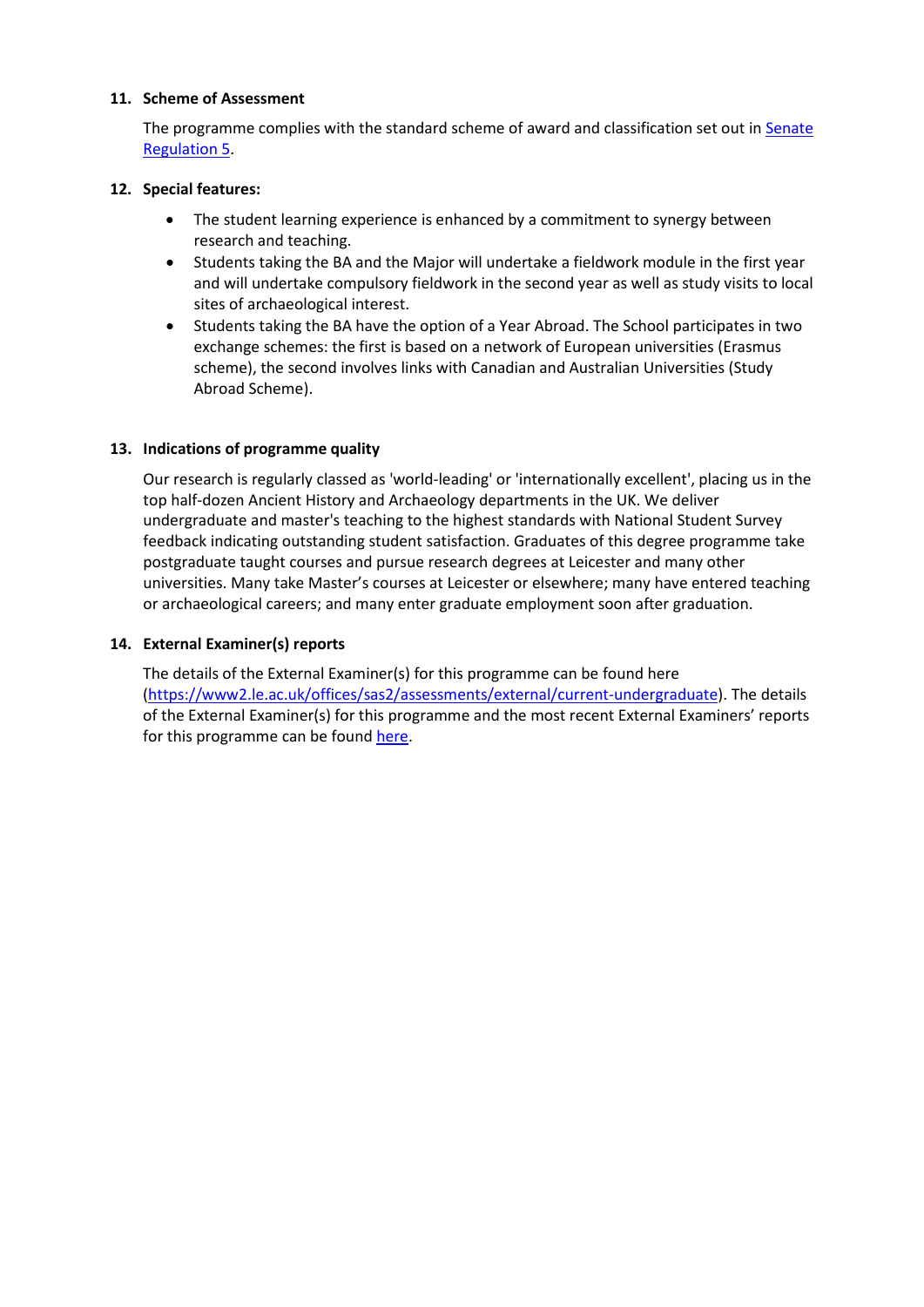# **BA ARCHAEOLOGY**

During their degree course, Honours students are normally required to complete a total of **8** weeks of fieldwork (including the Level 1 Fieldschool) to the satisfaction of the School.

#### **FIRST YEAR MODULES**

**Core Modules**

#### **SEMESTER 1**

|        |                                           |                                 | <b>Credits</b> |
|--------|-------------------------------------------|---------------------------------|----------------|
| AR1004 | Introduction to World Archaeology BC      |                                 | (15)           |
| AR1007 | Archaeology: the Essentials               |                                 | (15)           |
| AR1009 | Practical Aims and Methods in Archaeology |                                 | (15)           |
| AR1012 | Thinking through Things                   |                                 | (15)           |
|        |                                           | <b>Semester</b><br><b>Total</b> | 60             |

#### **SEMESTER 2**

#### **Core Modules**

|        |                                                             |          | <b>Credits</b> |
|--------|-------------------------------------------------------------|----------|----------------|
| AR1005 | Introduction to World Archaeology AD                        |          | (15)           |
| AR1008 | Using Archaeological Evidence                               |          | (15)           |
| AR1010 | Making sense of the past (Critical Thinking in Archaeology) |          | (15)           |
| AR1013 | Debates in Contemporary Archaeological Research             |          | (15)           |
|        |                                                             | Semester | 60             |

**Total**

#### **SECOND YEAR MODULES**

#### **SEMESTER 1**

|        |                               | <b>Credits</b> |
|--------|-------------------------------|----------------|
| AR2044 | Fieldwork I (The Fieldschool) | (15)           |

#### **Optional Modules**

**Core Modules**

|        | <b>Semester</b><br>Total                                | 60   |
|--------|---------------------------------------------------------|------|
| AR2034 | Living in Towns: Medieval and Post-Medieval Archaeology | (15) |
| AR2046 | Archaeology of the Roman Empire                         | (15) |
| AR2028 | Archaeological Survey & Geomatics                       | (15) |
| AR2032 | The Archaeology of Prehistory                           | (15) |
| AR2008 | Environmental Archaeology                               | (15) |
|        | 45 credits of approved options in Archaeology:          | 45   |

#### **SEMESTER 2**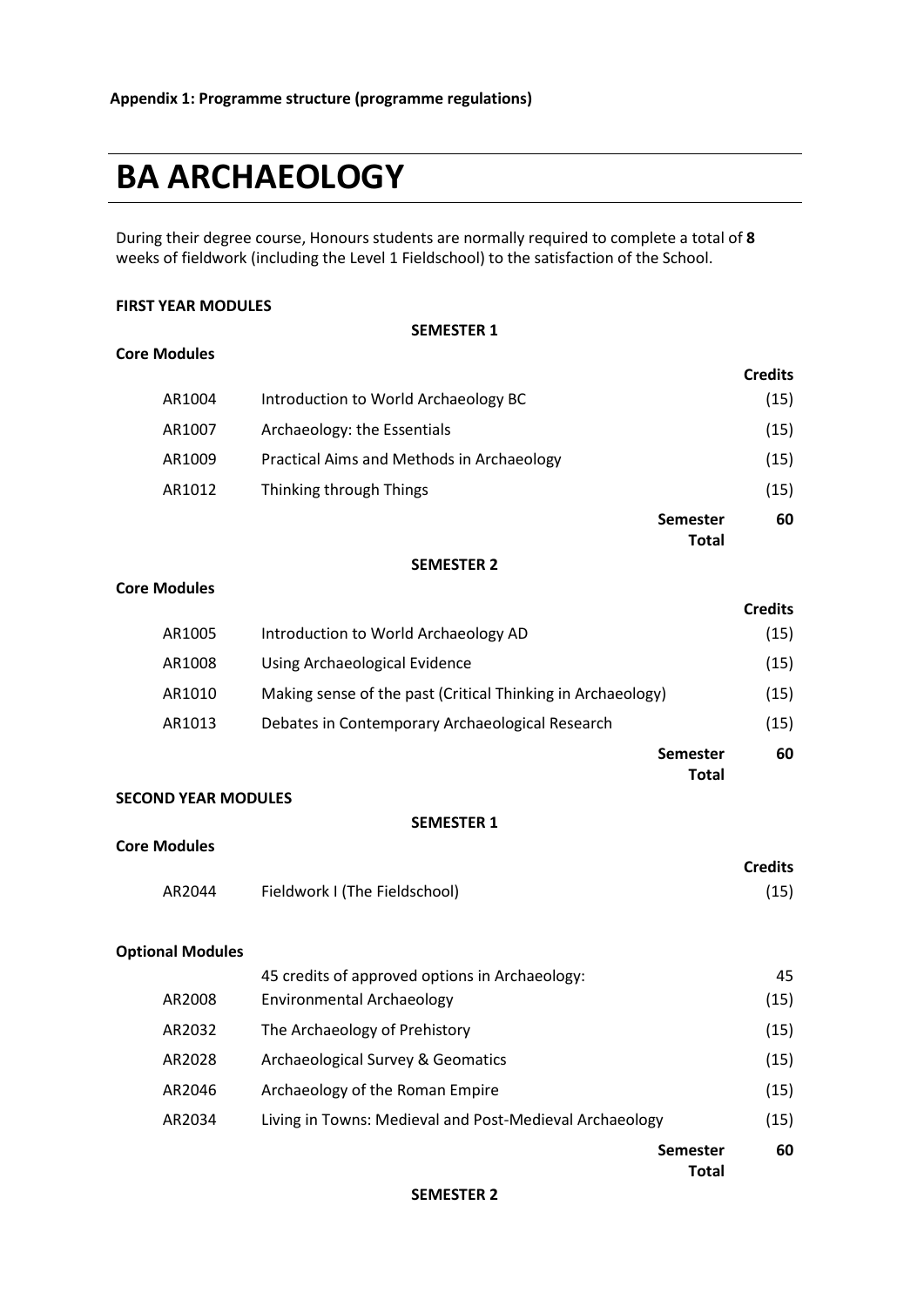# **Core Modules**

|                         |                                                            |                                 | <b>Credits</b> |
|-------------------------|------------------------------------------------------------|---------------------------------|----------------|
| AR2036                  | Heritage Skills                                            |                                 | (15)           |
| AR2029                  | Theory and Archaeology                                     |                                 | (15)           |
| <b>Optional Modules</b> |                                                            |                                 |                |
|                         | 30 credits of approved options in Archaeology:             |                                 | 30             |
| AR2031                  | <b>Artefact Analysis</b>                                   |                                 | (15)           |
| AR2033                  | Celts, Britons & Barbarians: Iron Age Europe in context    |                                 | (15)           |
| AR2043                  | The Medieval Mediterranean World                           |                                 | (15)           |
| AR2042                  | Towards Modernity: Postmedieval and Historical Archaeology |                                 | (15)           |
|                         |                                                            | <b>Semester</b><br><b>Total</b> | 60             |

# **THIRD YEAR MODULES**

**Core Modules**

# **SEMESTER 1**

|                         |                                               |                 | <b>Credits</b> |
|-------------------------|-----------------------------------------------|-----------------|----------------|
| AR3044                  | Fieldwork II (Summer Fieldwork Projects)      |                 | (15)           |
| AR3059                  | Dissertation I                                |                 | (15)           |
| <b>Optional Modules</b> |                                               |                 |                |
|                         | 30 credits of approved options in Archaeology |                 |                |
| AH3060                  | Households and Domesticity in the Roman World |                 | (15)           |
| AR3012                  | Early Christian Europe                        |                 | (15)           |
| AR3017                  | Archaeozoology                                |                 | (30)           |
| AR3054                  | Warfare and Violence in Antiquity             |                 | (15)           |
| AR3088                  | Archaeology of Islamic Societies              |                 | (15)           |
| AR3090                  | South Asian Archaeology and Heritage          |                 | (15)           |
|                         |                                               | <b>Semester</b> | 60             |
|                         |                                               | Total           |                |

#### **SEMESTER 2**

# **Core Modules**

#### **Credits**

| AR3060                  | Dissertation II                                | (30) |
|-------------------------|------------------------------------------------|------|
| <b>Optional Modules</b> |                                                |      |
|                         | 30 credits of approved Archaeology options     | 30   |
| AH3062                  | <b>Greek and Roman Art</b>                     | (15) |
| AR3075                  | The Archaeology of World Religion              | (15) |
| AR3037                  | Britain in the Roman Empire                    | (15) |
| AR3070                  | Archaeology/Ancient History in Education       | (15) |
| AH3080                  | The Roman Labyrinth: Crete Under the Emperors  | (15) |
| AR3085                  | The Archaeology of Colonialism in the Americas | (15) |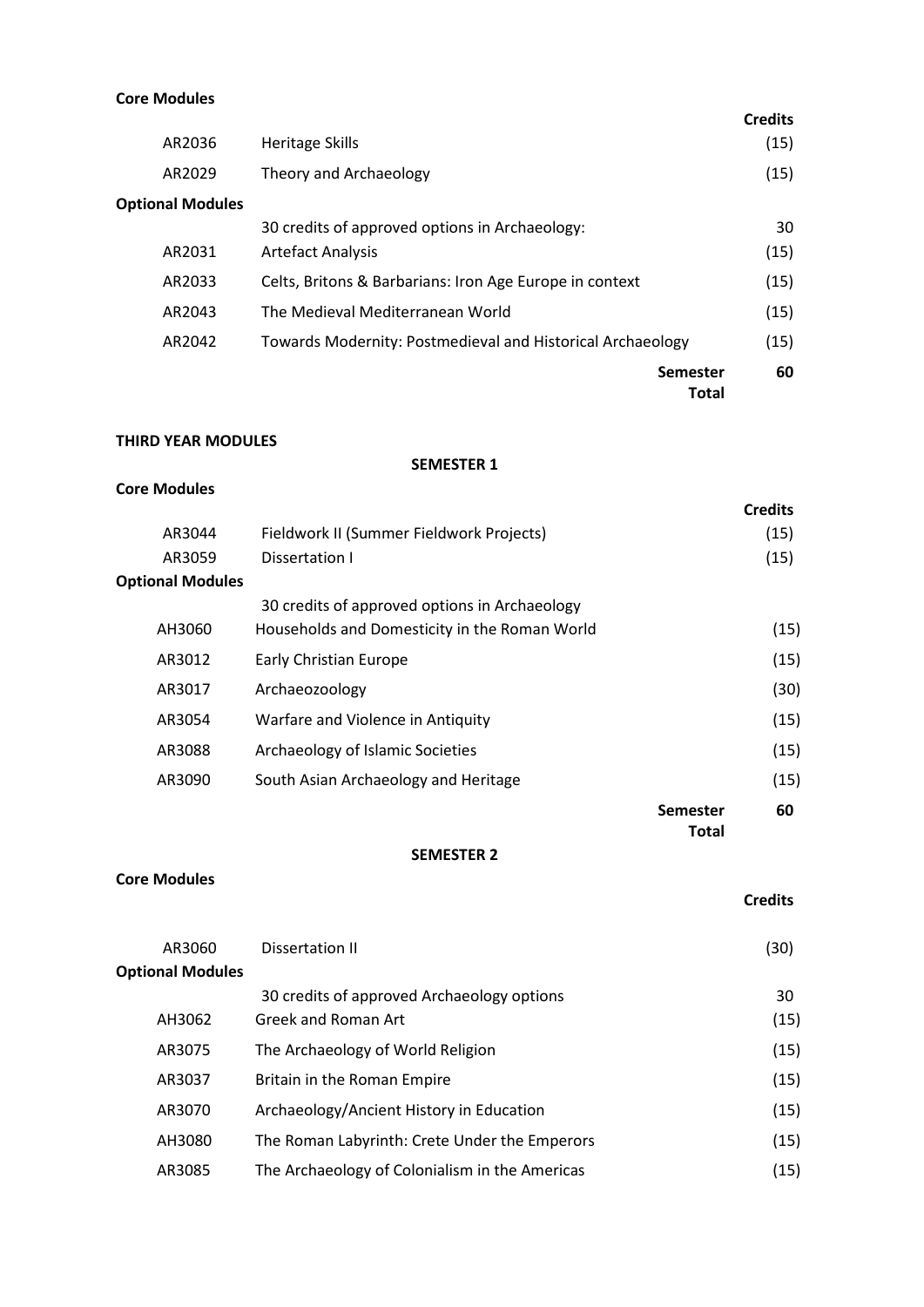| AR3087 | Plants and People                                                                    | (15) |
|--------|--------------------------------------------------------------------------------------|------|
| AR3089 | Material transformations: difference and power in prehistoric<br>Britain and Ireland | (15) |

| <b>Semester</b> | 60 |
|-----------------|----|
| Total           |    |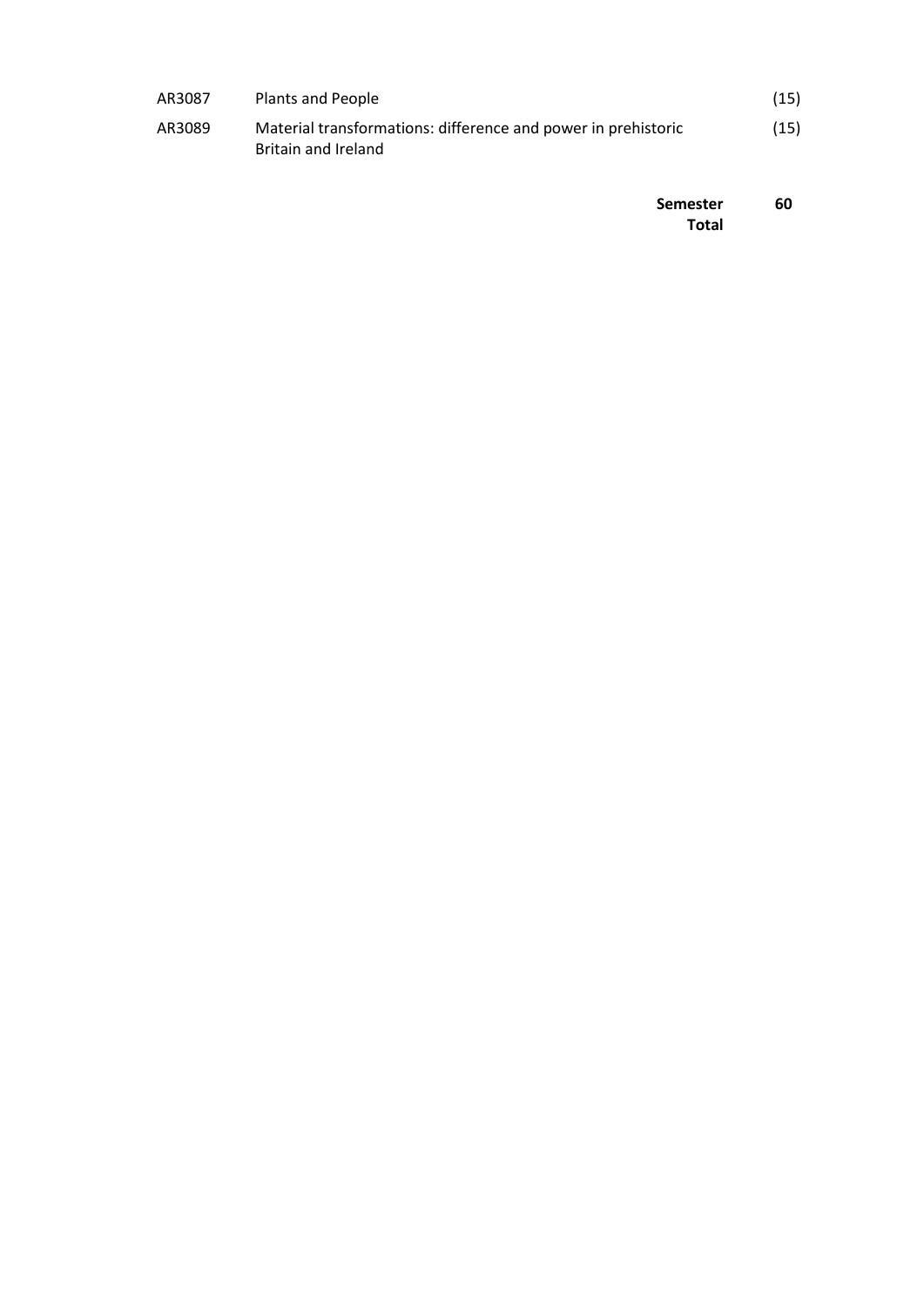# **BA ARCHAEOLOGY WITH A YEAR ABROAD**

The above four-year degree is also available. Students may only enter the four-year variant of the relevant three-year programme on the recommendation of the exchange programme coordinators and by transferring at the end of the first year. Transfer is conditional on successful completion of first-year modules. The programme structure is as for first, second and final year modules for the three-year programme (above). The third year is spent abroad at an approved partner institution.'

#### **FIRST, SECOND AND FOURTH YEAR MODULES**

The regulations for first, second and final year modules are as for the three-year programme (above).

#### **THIRD YEAR MODULES**

Year abroad spent in the European Union (Erasmus Programme): in this year students join an approved partner university in the European Union. An equivalent range of courses to 120 Leicester credits is approved and followed and assessed by the host department. This normally includes a language module. The programme is assessed as a Four Year Programme with a year out, with the year abroad treated as the 'year out'. The year out does not count towards the final classification, but a student must pass all modules taken during the year abroad to proceed to the final year of the programme. The second and fourth years are used in determining the degree class, according to the standard scheme for three-year programmes.

Year abroad spent in North America or Australia (Study Abroad Programme): in this year students join the partner university at Calgary (Canada) or Adelaide (Australia); an equivalent range of courses to 120 Leicester credits is approved and followed and assessed by the host department. The programme is assessed as a Four Year Programme with a year out, with the year abroad treated as the 'year out'. The year out does not count towards the final classification, but a student must pass all modules taken during the year abroad to proceed to the final year of the programme. The second and fourth years are used in determining the degree class, according to the standard scheme for three-year programmes.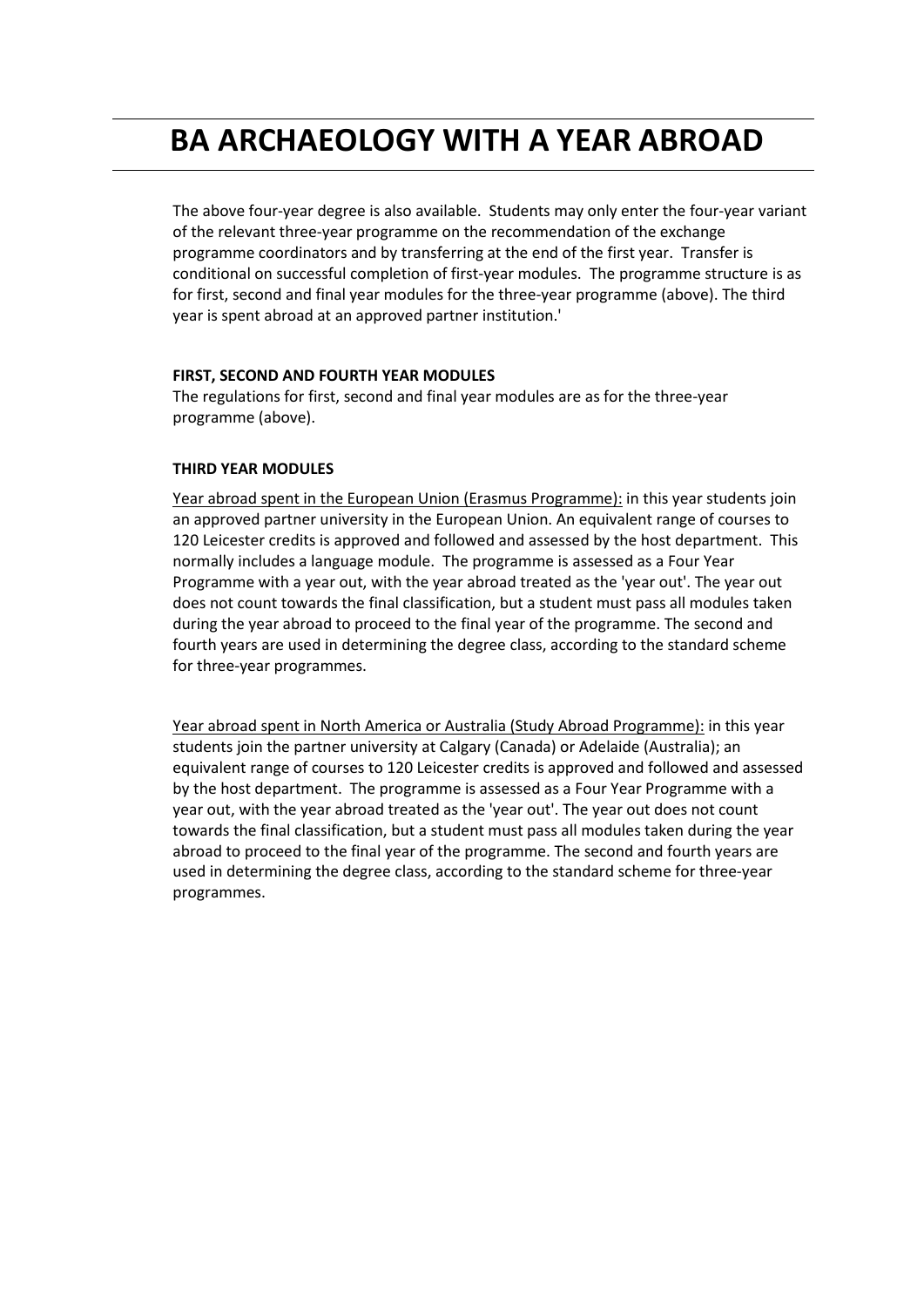# **MAJOR IN ARCHAEOLOGY (BA)**

During their degree course, Honours students are normally required to complete a total of **6** weeks of fieldwork (including the Level 1 Fieldschool) to the satisfaction of the School.

#### **FIRST YEAR MODULES**

|                            | <b>SEMESTER 1</b>                                       |                |
|----------------------------|---------------------------------------------------------|----------------|
| <b>Core Modules</b>        |                                                         |                |
|                            |                                                         | <b>Credits</b> |
| AR1004                     | Introduction to World Archaeology BC                    | (15)           |
| AR1007                     | Archaeology: the Essentials                             | (15)           |
| AR1009                     | Practical Aims and Methods in Archaeology               | (15)           |
|                            | <b>Semester</b><br><b>Total</b>                         | 45             |
|                            | <b>SEMESTER 2</b>                                       |                |
| <b>Core Modules</b>        |                                                         |                |
|                            |                                                         | <b>Credits</b> |
| AR1005                     | Introduction to World Archaeology AD                    | (15)           |
| AR1008                     | <b>Using Archaeological Evidence</b>                    | (15)           |
| AR1013                     | Debates in Contemporary Archaeological Research         | (15)           |
|                            | <b>Semester</b>                                         | 45             |
|                            | <b>Total</b>                                            |                |
| <b>SECOND YEAR MODULES</b> |                                                         |                |
|                            | <b>SEMESTER 1</b>                                       |                |
| <b>Core Modules</b>        |                                                         | <b>Credits</b> |
| AR2044                     | Fieldwork I (The Fieldschool)                           | (15)           |
|                            |                                                         |                |
| <b>Optional Modules</b>    |                                                         |                |
|                            | 30 credits of approved options in Archaeology:          | 30             |
| AR2008                     | <b>Environmental Archaeology</b>                        | (15)           |
| AR2032                     | The Archaeology of Prehistory                           | (15)           |
| AR2028                     | Archaeological Survey & Geomatics                       | (15)           |
| AR2046                     | Archaeology of the Roman Empire                         | (15)           |
| AR2034                     | Living in Towns: Medieval and Post-Medieval Archaeology | (15)           |

**SEMESTER 2**

**Core Modules**

**45**

**Semester Total**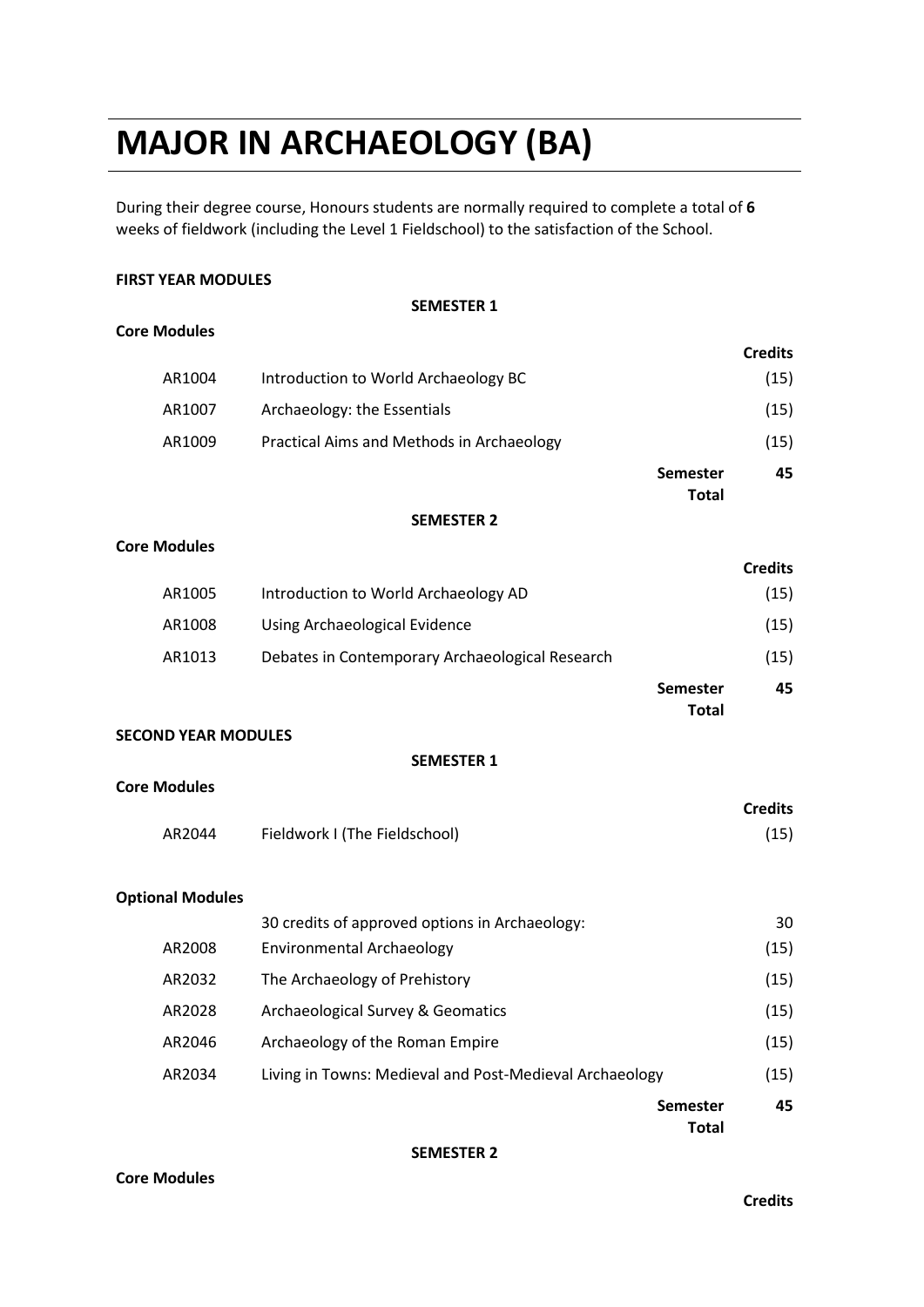| AR2036                  | <b>Heritage Skills</b>                                     |                                 | (15) |
|-------------------------|------------------------------------------------------------|---------------------------------|------|
| AR2029                  | Theory and Archaeology                                     |                                 | (15) |
| <b>Optional Modules</b> |                                                            |                                 |      |
|                         | 15 credits of approved options in Archaeology:             |                                 | 15   |
| AR2031                  | <b>Artefact Analysis</b>                                   |                                 | (15) |
| AR2033                  | Celts, Britons & Barbarians: Iron Age Europe in context    |                                 | (15) |
| AR2043                  | The Medieval Mediterranean World                           |                                 | (15) |
| AR2042                  | Towards Modernity: Postmedieval and Historical Archaeology |                                 | (15) |
|                         |                                                            | <b>Semester</b><br><b>Total</b> | 45   |

# **THIRD YEAR MODULES**

#### **SEMESTER 1**

| <b>Core Modules</b> |  |
|---------------------|--|
|---------------------|--|

**Core Modules**

|                         |                                               |                          | <b>Credits</b> |
|-------------------------|-----------------------------------------------|--------------------------|----------------|
| AR3044                  | Fieldwork II (Summer Fieldwork Projects)      |                          | (15)           |
| AR3059                  | Dissertation I                                |                          | (15)           |
| <b>Optional Modules</b> |                                               |                          |                |
|                         | 15 credits of approved options in Archaeology |                          |                |
| AH3060                  | Households and Domesticity in the Roman World |                          | (15)           |
| AR3012                  | Early Christian Europe                        |                          | (15)           |
| AR3088                  | Archaeology of Islamic Societies              |                          | (15)           |
| AR3090                  | South Asian Archaeology and Heritage          |                          | (15)           |
| AR3054                  | Warfare and Violence in Antiquity             |                          | (15)           |
|                         |                                               | <b>Semester</b><br>Total | 45             |

#### **SEMESTER 2**

|                         |                                                                                      | <b>Credits</b> |
|-------------------------|--------------------------------------------------------------------------------------|----------------|
| AR3060                  | Dissertation II                                                                      | (30)           |
| <b>Optional Modules</b> |                                                                                      |                |
|                         | 15 credits of approved Archaeology options                                           | 15             |
| AH3062                  | Greek and Roman Art                                                                  | (15)           |
| AR3085                  | The Archaeology of Colonialism in the Americas                                       | (15)           |
| AR3089                  | Material transformations: difference and power in prehistoric<br>Britain and Ireland | (15)           |
| AR3070                  | Archaeology/Ancient History in Education                                             | (15)           |
| AH3080                  | The Roman Labyrinth: Crete Under the Emperors                                        | (15)           |
| AR3087                  | <b>Plants and People</b>                                                             | (15)           |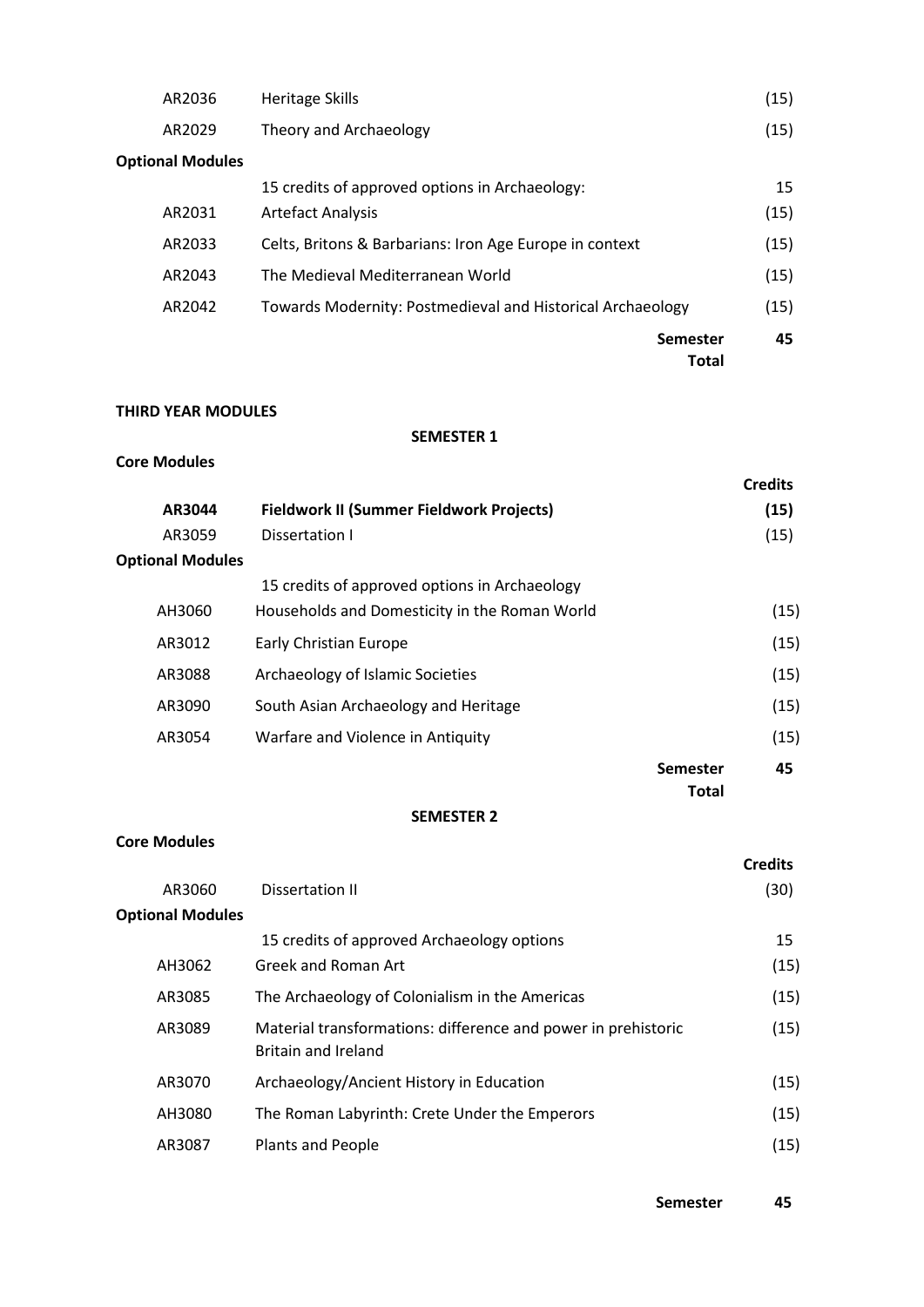# **MINOR IN ARCHAEOLOGY (BA)**

During their degree course, Honours students are normally required to complete a total of **6** weeks of fieldwork (including the Level 1 Fieldschool) to the satisfaction of the School.

| <b>FIRST YEAR MODULES</b>  |                                               |                 |                |
|----------------------------|-----------------------------------------------|-----------------|----------------|
|                            | <b>SEMESTER 1</b>                             |                 |                |
| <b>Core Modules</b>        |                                               |                 |                |
|                            |                                               |                 | <b>Credits</b> |
| AR1004                     | Introduction to World Archaeology BC          |                 | (15)           |
|                            |                                               | <b>Semester</b> | 15             |
|                            |                                               | <b>Total</b>    |                |
|                            | <b>SEMESTER 2</b>                             |                 |                |
| <b>Core Modules</b>        |                                               |                 |                |
|                            |                                               |                 | <b>Credits</b> |
| AR1005                     | Introduction to World Archaeology AD          |                 | (15)           |
|                            |                                               |                 |                |
|                            |                                               | <b>Semester</b> | 15             |
|                            |                                               | <b>Total</b>    |                |
| <b>SECOND YEAR MODULES</b> |                                               |                 |                |
|                            | <b>SEMESTER 1</b>                             |                 |                |
| <b>Core Modules</b>        |                                               |                 |                |
|                            |                                               |                 | <b>Credits</b> |
| AR2032                     | The Archaeology of Prehistory                 |                 | (15)           |
|                            |                                               | <b>Semester</b> | 15             |
|                            |                                               | <b>Total</b>    |                |
|                            | <b>SEMESTER 2</b>                             |                 |                |
| <b>Core Modules</b>        |                                               |                 |                |
|                            |                                               |                 | <b>Credits</b> |
| AR2029                     | Theory and Archaeology                        |                 | (15)           |
|                            |                                               | <b>Semester</b> | 15             |
|                            |                                               | <b>Total</b>    |                |
|                            |                                               |                 |                |
| <b>THIRD YEAR MODULES</b>  |                                               |                 |                |
|                            | <b>SEMESTER 1</b>                             |                 |                |
| <b>Optional Modules</b>    |                                               |                 |                |
|                            | 15 credits of approved options in Archaeology |                 |                |
| AR3012                     | Early Christian Europe                        |                 | (15)           |
|                            |                                               |                 |                |
| AR3054                     | Warfare and Violence in Antiquity             |                 | (15)           |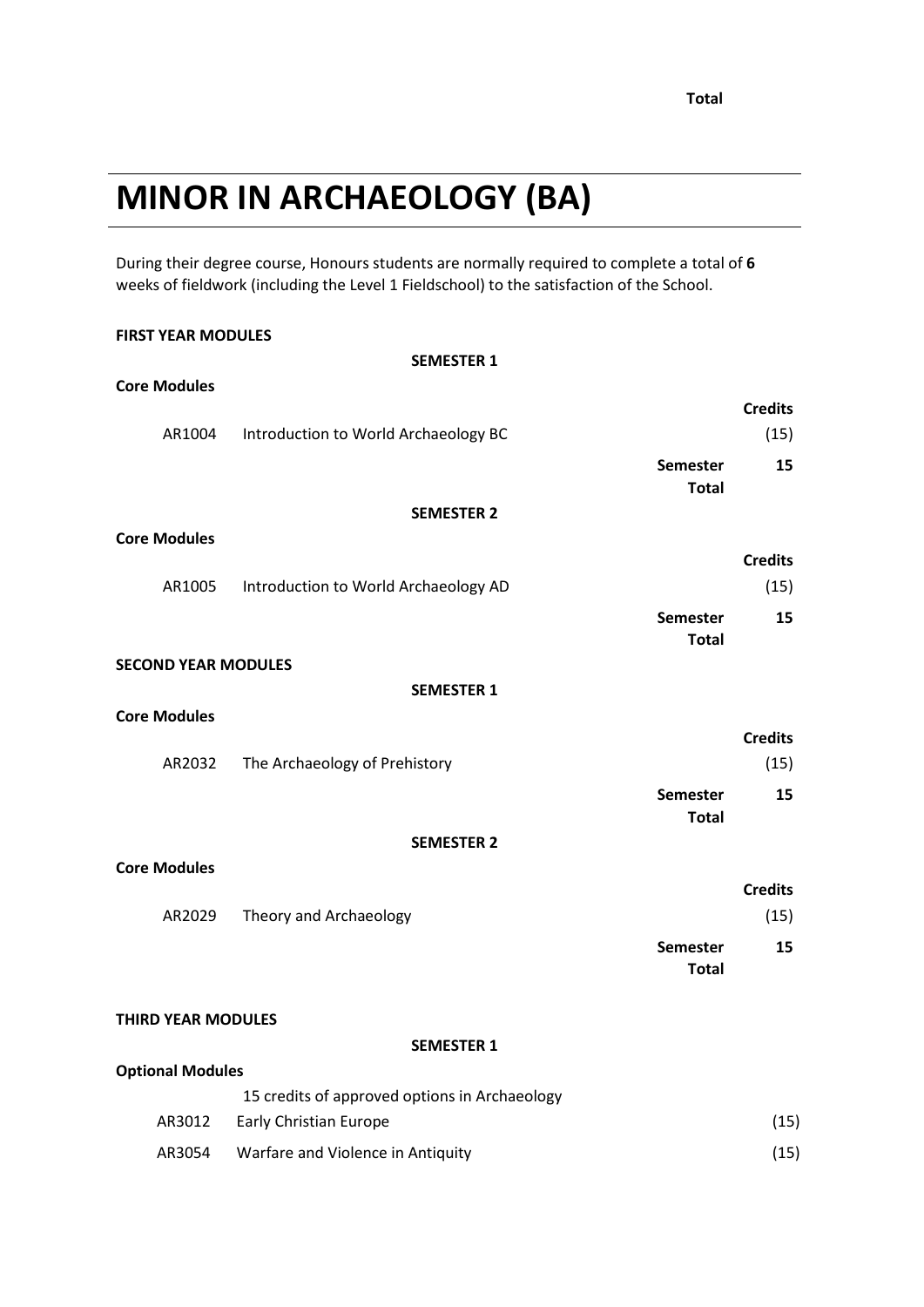| Archaeology of Islamic Societies                                                     | (15)                                    |
|--------------------------------------------------------------------------------------|-----------------------------------------|
| South Asian Archaeology and Heritage                                                 | (15)                                    |
| <b>Semester</b>                                                                      | 15                                      |
| <b>Total</b>                                                                         |                                         |
| <b>SEMESTER 2</b>                                                                    |                                         |
|                                                                                      |                                         |
| 15 credits of approved Archaeology options                                           | 15                                      |
| The Roman Labyrinth: Crete Under the Emperors                                        | (15)                                    |
| <b>Greek and Roman Art</b>                                                           | (15)                                    |
| The Archaeology of Colonialism in the Americas                                       | (15)                                    |
| <b>Plants and People</b>                                                             | (15)                                    |
| Material transformations: difference and power in prehistoric Britain<br>and Ireland | (15)                                    |
| <b>Semester</b>                                                                      | 15                                      |
|                                                                                      | <b>Optional Modules</b><br><b>Total</b> |

# **Appendix 2: Module specifications**

See module specification database <http://www.le.ac.uk/sas/courses/documentation>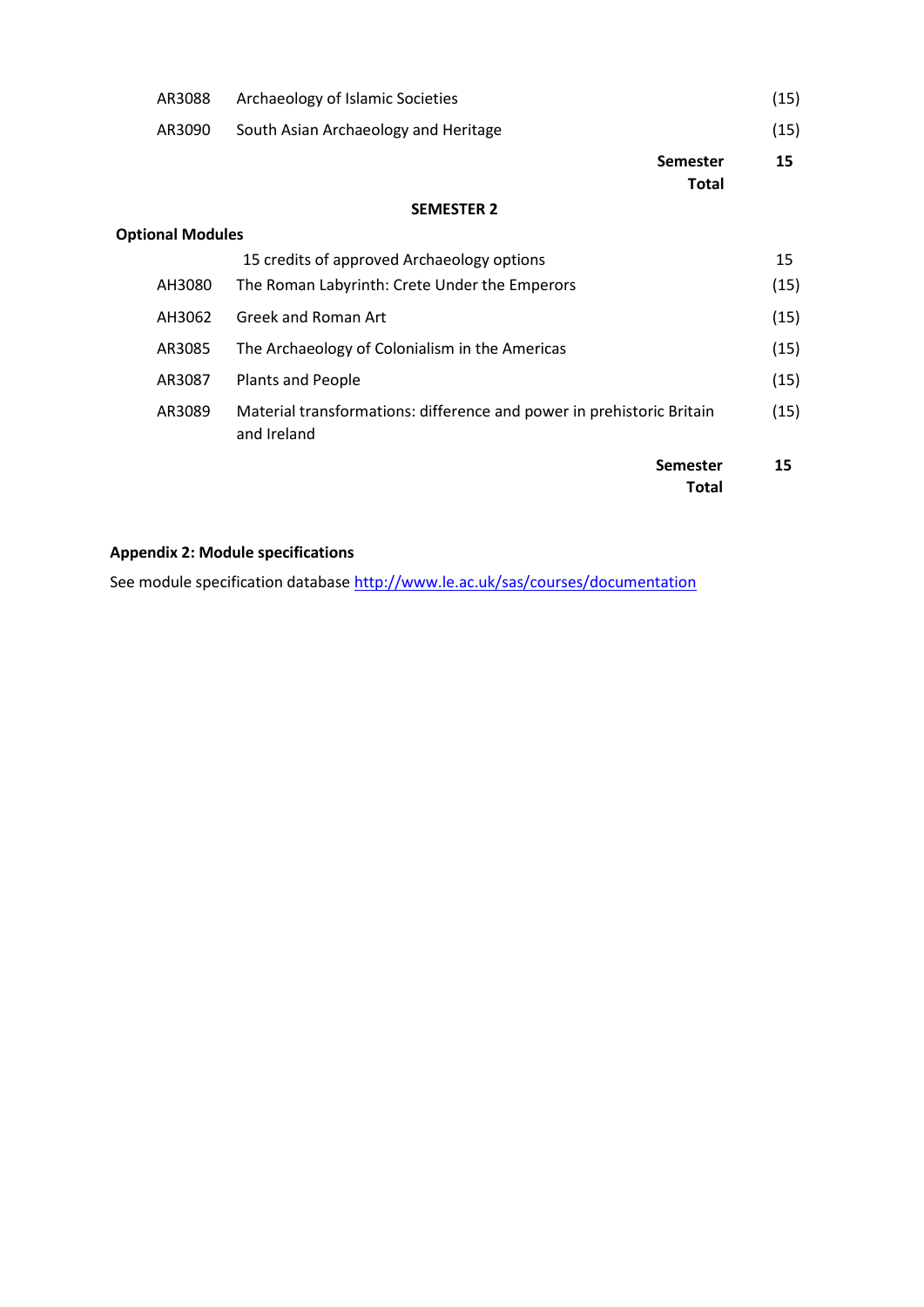#### **Appendix 3: Skills matrix**

| Programme specification appendix 3                                                                                                          |                                                  |                                         |                                            |                                      |                                    |                                   |                                                                 |                                             |                                 |                                  |                            |              |                    |
|---------------------------------------------------------------------------------------------------------------------------------------------|--------------------------------------------------|-----------------------------------------|--------------------------------------------|--------------------------------------|------------------------------------|-----------------------------------|-----------------------------------------------------------------|---------------------------------------------|---------------------------------|----------------------------------|----------------------------|--------------|--------------------|
| Skills matrix: BA Archaeology V400                                                                                                          |                                                  |                                         |                                            |                                      |                                    |                                   |                                                                 |                                             |                                 |                                  |                            |              |                    |
| Date amended: January 2019                                                                                                                  |                                                  |                                         |                                            |                                      |                                    |                                   |                                                                 |                                             |                                 |                                  |                            |              |                    |
| Programme learning outcomes                                                                                                                 | world archaeology<br>Introduction to<br>AR1004-5 | Archaeology<br>the essentials<br>AR1007 | Archaeological<br>AR1008 Using<br>Evidence | Aims and Methods<br>AR1009 Practical | Sense of the Past<br>AR1010 Making | AR10XX Thinking<br>Through Things | AR10XX Debates in<br>Archaeological<br>Contemporary<br>Research | AR3044 Fieldwork I<br>AR20XX(1) &<br>and II | AR2029 Theory in<br>Archaeology | AR2036 Heritage<br><b>Skills</b> | $\sim$<br>AR options level | Dissertation | AR options level 3 |
| (a) Discipline specific knowledge and<br>competencies                                                                                       |                                                  |                                         |                                            |                                      |                                    |                                   |                                                                 |                                             |                                 |                                  |                            |              |                    |
| (i) Mastery of an appropriate body of knowledge                                                                                             |                                                  |                                         |                                            |                                      |                                    |                                   |                                                                 |                                             |                                 |                                  |                            |              |                    |
| Demonstrate mastery of an appropriate body of<br>archaeological knowledge                                                                   | X                                                | X                                       | X                                          | X                                    | Χ                                  | X                                 | X                                                               | X                                           | X                               | X                                | X                          | X            | X                  |
| (ii) Understanding and application of key<br>concepts and techniques                                                                        |                                                  |                                         |                                            |                                      |                                    |                                   |                                                                 |                                             |                                 |                                  |                            |              |                    |
| Demonstrate understanding of the complexity of<br>reconstructing the past, the problematic and<br>varied nature of archaeological evidence. |                                                  | X                                       | X                                          | X                                    | X                                  | X                                 |                                                                 |                                             | X                               |                                  | X                          | X            | X                  |
| Demonstrate a variety of approaches to<br>understanding, constructing and interpreting the<br>past.                                         |                                                  | X                                       |                                            | X                                    |                                    |                                   |                                                                 |                                             | X                               | X                                | X                          |              | X                  |
| Demonstrate comprehension of and practice in a<br>variety of archaeological practical techniques.                                           |                                                  | X                                       |                                            | X                                    |                                    |                                   |                                                                 | X                                           |                                 |                                  | X                          |              | X                  |
| (iii) Critical analysis of key issues                                                                                                       |                                                  |                                         |                                            |                                      |                                    |                                   |                                                                 |                                             |                                 |                                  |                            |              |                    |
| Compare and analyse the development of<br>different societies and cultures.                                                                 | X                                                |                                         |                                            |                                      | X                                  | X                                 | X                                                               |                                             | X                               | X                                | X                          |              | X                  |
| Analyse past human societies through the<br>assessment of continuity and change over<br>extended time spans.                                | X                                                |                                         |                                            |                                      | X                                  | X                                 | X                                                               |                                             | X                               |                                  | X                          |              | X                  |
| Reflect critically on the nature and theoretical<br>basis of Archaeology as a discipline.                                                   |                                                  | X                                       |                                            |                                      | X                                  | X                                 | Χ                                                               |                                             |                                 | X                                | X                          |              | X                  |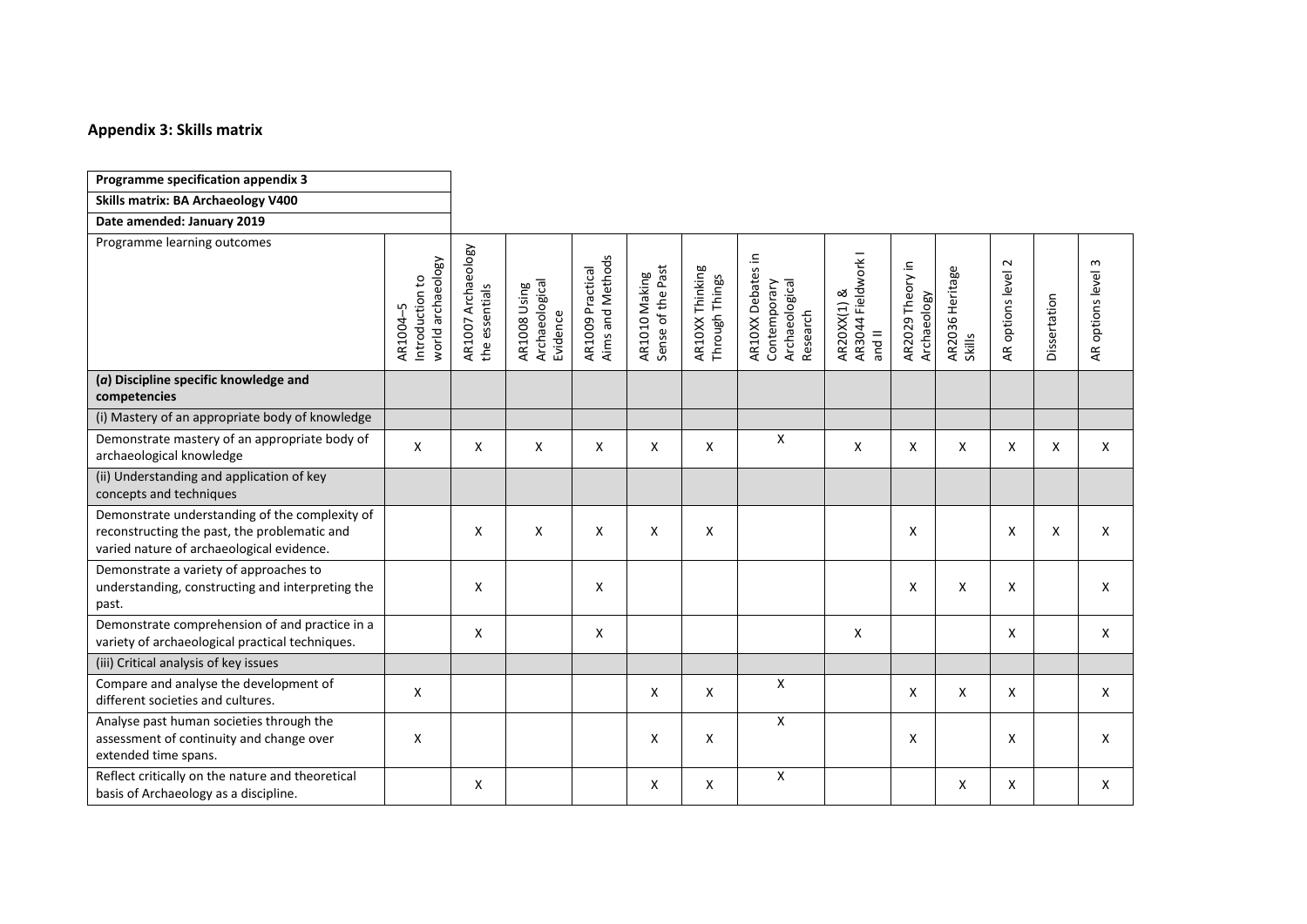| (iv) Clear and concise presentation of material                                                                                                                                                    |              |   |                           |   |                           |              |              |   |   |                           |              |   |   |
|----------------------------------------------------------------------------------------------------------------------------------------------------------------------------------------------------|--------------|---|---------------------------|---|---------------------------|--------------|--------------|---|---|---------------------------|--------------|---|---|
| Present archaeological problems and arguments<br>in a variety of written and oral formats.                                                                                                         | X            | X | X                         | X | X                         | X            | X            |   | X | X                         | X            | X | X |
| (v) Critical appraisal of evidence with appropriate<br>insight                                                                                                                                     |              |   |                           |   |                           |              |              |   |   |                           |              |   |   |
| Develop and sustain archaeological arguments,<br>formulating appropriate questions and utilising<br>evidence.                                                                                      |              |   | X                         | X | X                         |              | X            |   | X |                           | X            | X | X |
| Read, analyse, and reflect critically on<br>archaeological source materials and their<br>contexts, and on the variety of such sources.                                                             | X            | X | X                         | X | X                         | X            | X            |   | X |                           | X            | X | X |
| (vi) Other discipline specific competencies                                                                                                                                                        |              |   |                           |   |                           |              |              |   |   |                           |              |   |   |
| Design, research and present an independently<br>conceived piece of archaeological writing                                                                                                         |              |   |                           |   | X                         |              |              |   |   | X                         |              | X |   |
| Gain direct experience of materials handling and<br>interpretation                                                                                                                                 |              |   |                           | Χ |                           | X            |              | X |   |                           | X            |   | X |
| Develop understanding of relevant disciplinary<br>guidelines, standards, legislative and professional<br>frameworks.                                                                               |              | X |                           |   |                           |              | X            | X |   | X                         |              |   |   |
| (b) Transferable skills                                                                                                                                                                            |              |   |                           |   |                           |              |              |   |   |                           |              |   |   |
| (i) Oral communication                                                                                                                                                                             |              |   |                           |   |                           |              |              |   |   |                           |              |   |   |
| Demonstrate clarity, fluency and coherence in<br>oral expression of archaeological issues                                                                                                          |              |   |                           |   | X                         |              | X            |   | X | $\boldsymbol{\mathsf{X}}$ | X            |   | X |
| Participate effectively in group discussions                                                                                                                                                       | $\mathsf{x}$ |   | $\mathsf{x}$              | X | $\boldsymbol{\mathsf{X}}$ | $\mathsf{x}$ | $\mathsf{x}$ | X | X | $\boldsymbol{\mathsf{X}}$ | $\mathsf{X}$ |   | X |
| (ii) Written communication                                                                                                                                                                         |              |   |                           |   |                           |              |              |   |   |                           |              |   |   |
| Develop and sustain archaeological arguments in<br>a variety of literary forms                                                                                                                     | X            |   |                           | Χ | X                         |              | $\mathsf{x}$ | X | X | X                         | X            | X | X |
| Demonstrate clarity, fluency and coherence in<br>written expression of archaeological issues                                                                                                       | X            | X | Χ                         | X | X                         | X            | X            | X | X | X                         | X            | X | X |
| (iii) Information technology                                                                                                                                                                       |              |   |                           |   |                           |              |              |   |   |                           |              |   |   |
| Use IT to effectively support archaeological<br>studies, including bibliographic and archive<br>searches at national and local level, data analysis<br>and written/visual presentation of evidence | X            | X | $\boldsymbol{\mathsf{X}}$ | X | X                         | X            | x            | X | X | X                         | X            | X | X |
| (iv) Numeracy                                                                                                                                                                                      |              |   |                           |   |                           |              |              |   |   |                           |              |   |   |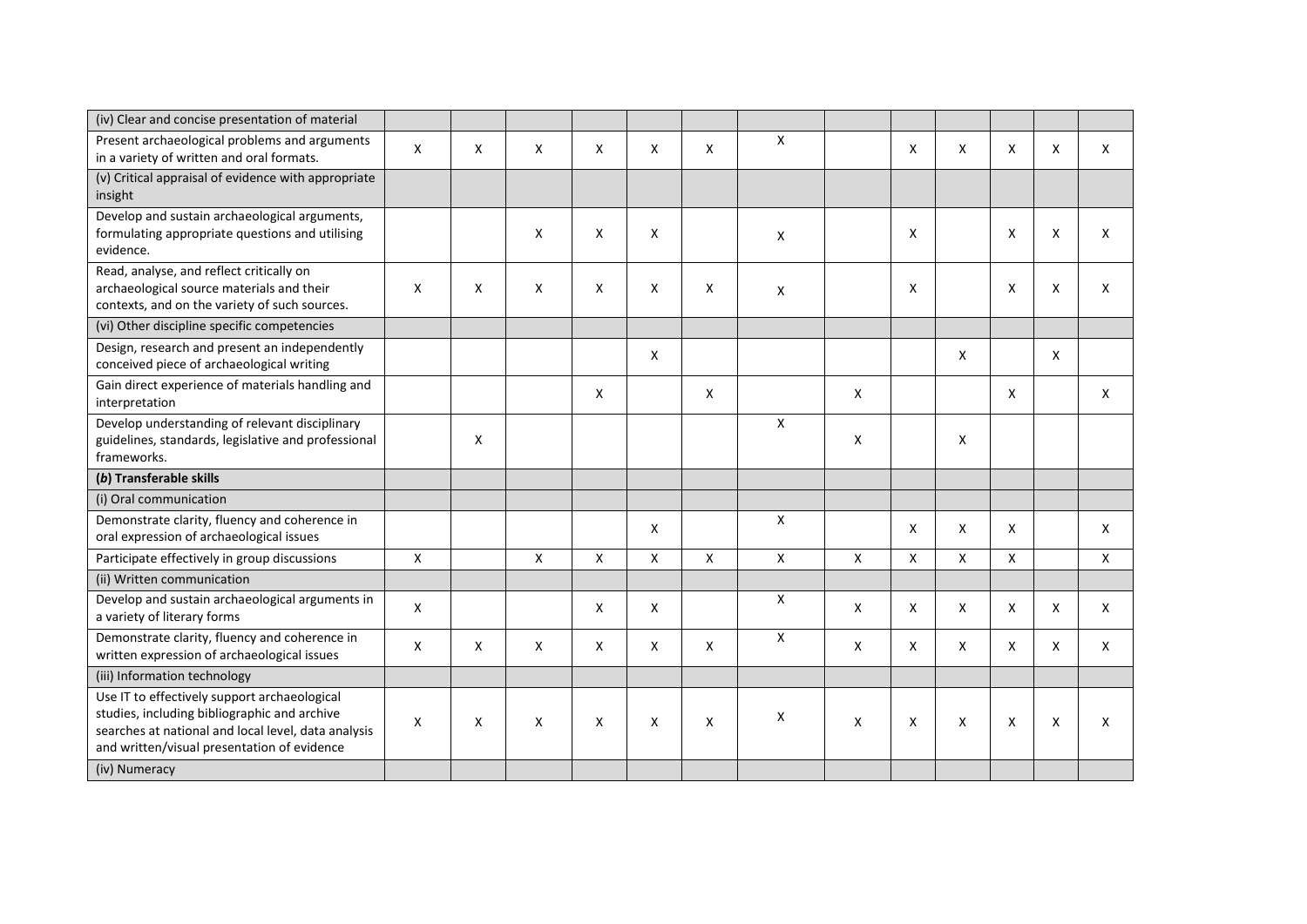| Analyse archaeological data using statistical and<br>graphical techniques                                                                                 |   |   | X | X |   | X |          | X |   |   | X |   | X                         |
|-----------------------------------------------------------------------------------------------------------------------------------------------------------|---|---|---|---|---|---|----------|---|---|---|---|---|---------------------------|
| (v) Team working                                                                                                                                          |   |   |   |   |   |   |          |   |   |   |   |   |                           |
| Be able to work collaboratively jointly to explore<br>archaeological issues and arguments and to<br>recognise the value of working closely with<br>others | X |   |   | X | X | X | X        | X | X | X | X |   |                           |
| (vi) Problem solving                                                                                                                                      |   |   |   |   |   |   |          |   |   |   |   |   |                           |
| Address archaeological problems in depth using<br>contemporary text and material sources and<br>advanced secondary literature                             | X | X | X | X | X | X | X        | X | X | X | X | X |                           |
| (vii) Information handling                                                                                                                                |   |   |   |   |   |   |          |   |   |   |   |   |                           |
| Gather and deploy evidence and data to find,<br>retrieve, sort and exchange new information                                                               | X | X | X | X | X | X | $\times$ | X | X | X | X | X | $\boldsymbol{\mathsf{X}}$ |
| (viii) Skills for lifelong learning                                                                                                                       |   |   |   |   |   |   |          |   |   |   |   |   |                           |
| Demonstrate intellectual independence through<br>the setting of research tasks and the solving of<br>archaeological problems                              |   |   |   |   | X | X | X        |   | X | X | X | X | X                         |
| Reflect upon own learning and achievements and<br>plan for personal, education and career<br>development                                                  | X |   |   |   |   |   |          | x |   | X | Χ | x |                           |

| Programme specification appendix 3                    |                                                                                                               |                                                                |                                                                       |                                                                |                                                                                                  |                                                          |                                                                                        |                                          |                                                         |                         |                                                   |
|-------------------------------------------------------|---------------------------------------------------------------------------------------------------------------|----------------------------------------------------------------|-----------------------------------------------------------------------|----------------------------------------------------------------|--------------------------------------------------------------------------------------------------|----------------------------------------------------------|----------------------------------------------------------------------------------------|------------------------------------------|---------------------------------------------------------|-------------------------|---------------------------------------------------|
| Skills matrix: MAJOR (ALL) & MINOR (RED ONLY)         |                                                                                                               |                                                                |                                                                       |                                                                |                                                                                                  |                                                          |                                                                                        |                                          |                                                         |                         |                                                   |
| Date amended: January 2019                            |                                                                                                               |                                                                |                                                                       |                                                                |                                                                                                  |                                                          |                                                                                        |                                          |                                                         |                         |                                                   |
| Programme learning outcomes                           | eology<br>ೆ<br>tion<br>ᢐ<br><b>LO</b><br>₻<br>ن<br>AR1004<br>᠊ᢆ<br>킁<br>ਠ<br>Intro<br>$\overline{\mathsf{S}}$ | eology<br>rcha<br>n<br>त्त<br>Ë<br>⋖<br>essei<br>AR1007<br>the | ogica<br>sing<br>⊃<br>Φ<br>o<br>Š<br>AR1008<br>Archaeo<br>Φ<br>₫<br>훕 | S<br>Method<br>tical<br>မ္က<br>Δ.<br>ರ<br>ΘÊ<br>AR1009<br>Aims | Debates<br>ъ<br>ᢛ<br>$\circ$<br>⊇.<br>ontemp<br>8g<br>AR10XX(2)<br>Research<br>Archaeol<br>$\Xi$ | ork<br>ळ<br>Field<br>AR20XX(1)<br>AR3044<br>$=$<br>and I | 긒.<br>Archaeology<br>$\mathbf{\omega}$<br>È<br>ത<br>Š<br>$\mathbf{\bar{c}}$<br>خخ<br>✓ | Φ<br>Heritage<br>AR2036<br><b>Skills</b> | $\sim$<br>ω<br>Š<br>-<br>S<br>options<br>$\overline{4}$ | atio<br>sert<br>ی.<br>≏ | ന<br>ω<br>б<br>ptions<br>$\circ$<br>$\frac{R}{4}$ |
| (a) Discipline specific knowledge and<br>competencies |                                                                                                               |                                                                |                                                                       |                                                                |                                                                                                  |                                                          |                                                                                        |                                          |                                                         |                         |                                                   |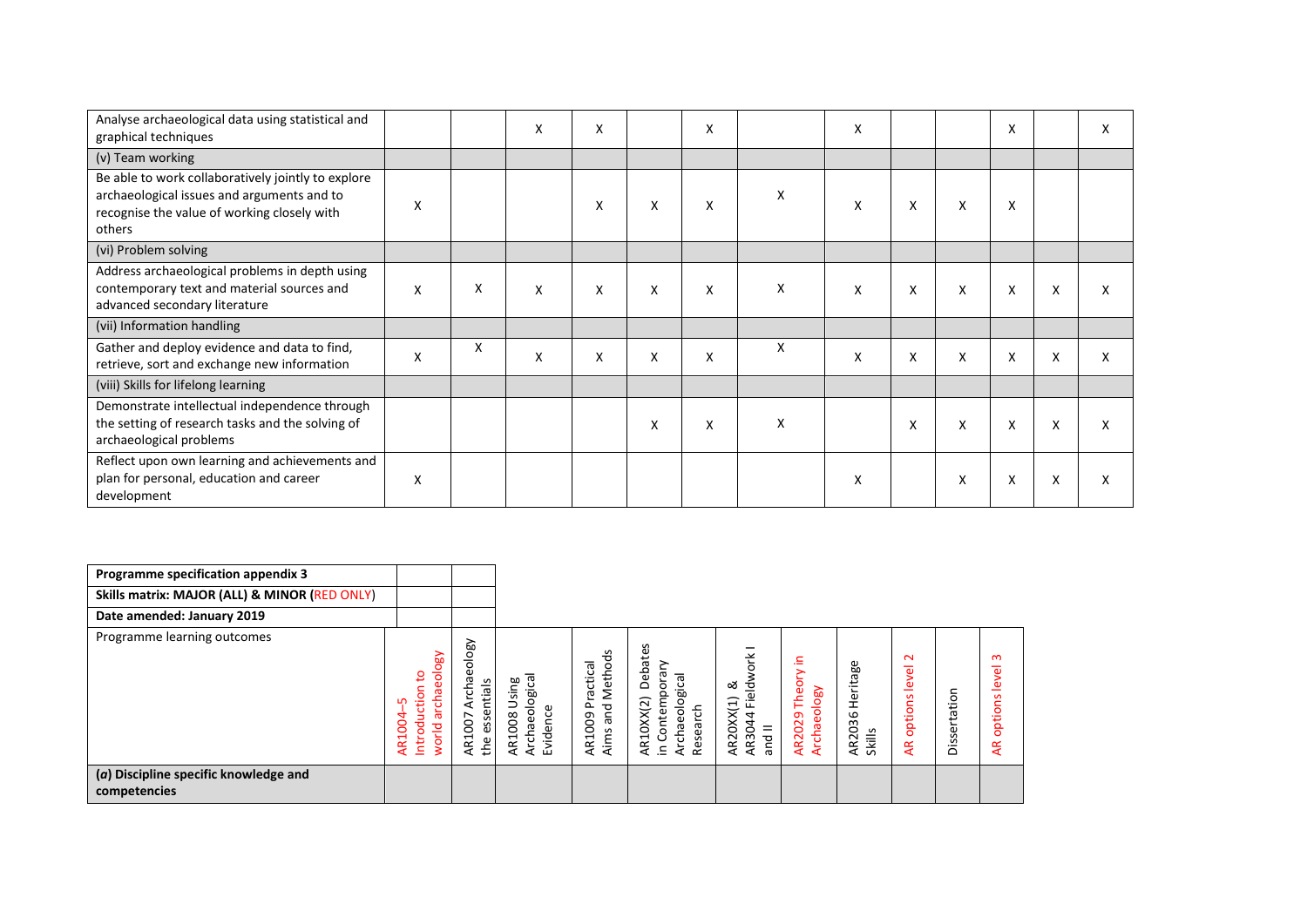| (i) Mastery of an appropriate body of knowledge                                                                                             |              |   |   |                           |   |   |              |   |    |   |    |
|---------------------------------------------------------------------------------------------------------------------------------------------|--------------|---|---|---------------------------|---|---|--------------|---|----|---|----|
| Demonstrate mastery of an appropriate body of<br>archaeological knowledge                                                                   | $\mathsf{x}$ | X | X | X                         | X | X | X            | X | x  | X | x  |
| (ii) Understanding and application of key<br>concepts and techniques                                                                        |              |   |   |                           |   |   |              |   |    |   |    |
| Demonstrate understanding of the complexity of<br>reconstructing the past, the problematic and<br>varied nature of archaeological evidence. |              | X | X | X                         |   |   | X            |   | X  | X | x  |
| Demonstrate a variety of approaches to<br>understanding, constructing and interpreting the<br>past.                                         |              | X |   | $\boldsymbol{\mathsf{X}}$ |   |   | $\mathsf{X}$ | X | X. |   | x  |
| Demonstrate comprehension of and practice in a<br>variety of archaeological practical techniques.                                           |              | X |   | $\boldsymbol{X}$          |   | X |              |   | X. |   | X  |
| (iii) Critical analysis of key issues                                                                                                       |              |   |   |                           |   |   |              |   |    |   |    |
| Compare and analyse the development of<br>different societies and cultures.                                                                 | X            |   |   |                           | X |   | X            | X | X. |   | X. |
| Analyse past human societies through the<br>assessment of continuity and change over<br>extended time spans.                                | X            |   |   |                           | X |   | X            |   | X. |   | x  |
| Reflect critically on the nature and theoretical<br>basis of Archaeology as a discipline.                                                   |              | X |   |                           | X |   |              | X | X. |   | X. |
| (iv) Clear and concise presentation of material                                                                                             |              |   |   |                           |   |   |              |   |    |   |    |
| Present archaeological problems and arguments<br>in a variety of written and oral formats.                                                  | X            | X | X | X                         | X |   | X            | X | x  | X | x  |
| (v) Critical appraisal of evidence with appropriate<br>insight                                                                              |              |   |   |                           |   |   |              |   |    |   |    |
| Develop and sustain archaeological arguments,<br>formulating appropriate questions and utilising<br>evidence.                               |              |   | X | X                         | X |   | X            |   | X. | X | x  |
| Read, analyse, and reflect critically on<br>archaeological source materials and their<br>contexts, and on the variety of such sources.      | X            | X | X | X                         | X |   | $\mathsf{x}$ |   | X. | X | x  |
| (vi) Other discipline specific competencies                                                                                                 |              |   |   |                           |   |   |              |   |    |   |    |
| Design, research and present an independently<br>conceived piece of archaeological writing                                                  |              |   |   |                           |   |   |              | X |    | X |    |
| Gain direct experience of materials handling and<br>interpretation                                                                          |              |   |   | Χ                         |   | X |              |   | x. |   | x  |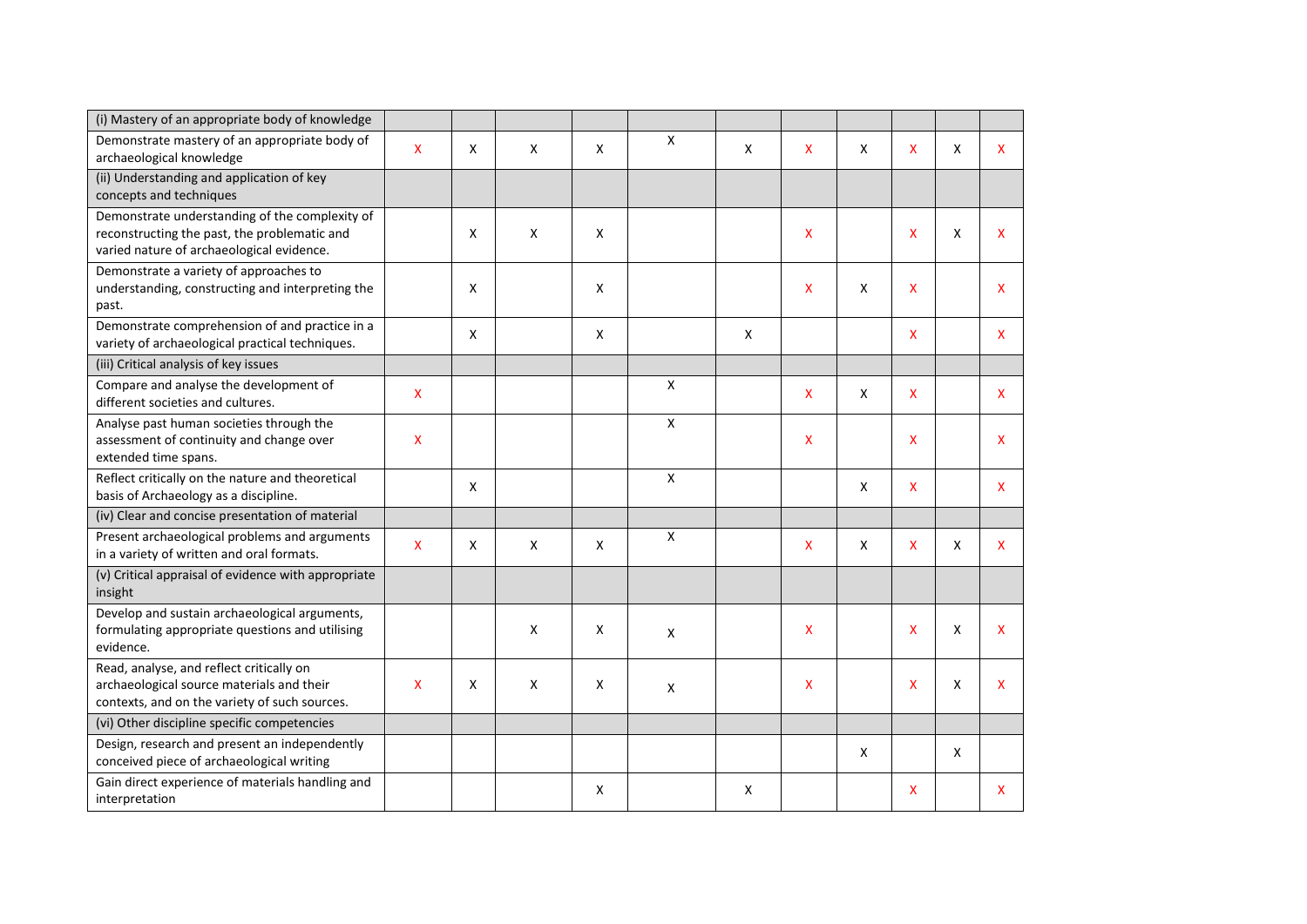| Develop understanding of relevant disciplinary<br>guidelines, standards, legislative and professional<br>frameworks.                                                                               |                           | X |   |   | $\mathsf{x}$              | X            |                           | X |              |   |              |
|----------------------------------------------------------------------------------------------------------------------------------------------------------------------------------------------------|---------------------------|---|---|---|---------------------------|--------------|---------------------------|---|--------------|---|--------------|
| (b) Transferable skills                                                                                                                                                                            |                           |   |   |   |                           |              |                           |   |              |   |              |
| (i) Oral communication                                                                                                                                                                             |                           |   |   |   |                           |              |                           |   |              |   |              |
| Demonstrate clarity, fluency and coherence in<br>oral expression of archaeological issues                                                                                                          |                           |   |   |   | X                         |              | $\mathsf{x}$              | X | <b>X</b>     |   | x            |
| Participate effectively in group discussions                                                                                                                                                       | $\mathsf{x}$              |   | X | X | $\mathsf{X}$              | $\mathsf{X}$ | $\mathsf{X}$              | X | $\mathsf{x}$ |   | $\mathsf{x}$ |
| (ii) Written communication                                                                                                                                                                         |                           |   |   |   |                           |              |                           |   |              |   |              |
| Develop and sustain archaeological arguments in<br>a variety of literary forms                                                                                                                     | $\boldsymbol{\mathsf{x}}$ |   |   | X | X                         | X            | $\mathsf{x}$              | X | X            | X | X            |
| Demonstrate clarity, fluency and coherence in<br>written expression of archaeological issues                                                                                                       | <b>X</b>                  | X | X | X | $\boldsymbol{\mathsf{X}}$ | X            | $\mathsf{x}$              | X | <b>X</b>     | X | X            |
| (iii) Information technology                                                                                                                                                                       |                           |   |   |   |                           |              |                           |   |              |   |              |
| Use IT to effectively support archaeological<br>studies, including bibliographic and archive<br>searches at national and local level, data analysis<br>and written/visual presentation of evidence | X                         | X | X | X | X                         | X            | $\boldsymbol{\mathsf{X}}$ | X | X            | X | x            |
| (iv) Numeracy                                                                                                                                                                                      |                           |   |   |   |                           |              |                           |   |              |   |              |
| Analyse archaeological data using statistical and<br>graphical techniques                                                                                                                          |                           |   | X | X |                           | X            |                           |   | <b>X</b>     |   | <b>X</b>     |
| (v) Team working                                                                                                                                                                                   |                           |   |   |   |                           |              |                           |   |              |   |              |
| Be able to work collaboratively jointly to explore<br>archaeological issues and arguments and to<br>recognise the value of working closely with<br>others                                          | X                         |   |   | X | X                         | X            | $\mathsf{x}$              | X | X            | X |              |
| (vi) Problem solving                                                                                                                                                                               |                           |   |   |   |                           |              |                           |   |              |   |              |
| Address archaeological problems in depth using<br>contemporary text and material sources and<br>advanced secondary literature                                                                      | X                         | x | X | X | X                         | X            | X                         | X | X            | X | x            |
| (vii) Information handling                                                                                                                                                                         |                           |   |   |   |                           |              |                           |   |              |   |              |
| Gather and deploy evidence and data to find,<br>retrieve, sort and exchange new information                                                                                                        | X                         | X | X | X | $\mathsf{X}$              | X            | $\boldsymbol{\mathsf{X}}$ | X | X            | X | X            |
| (viii) Skills for lifelong learning                                                                                                                                                                |                           |   |   |   |                           |              |                           |   |              |   |              |